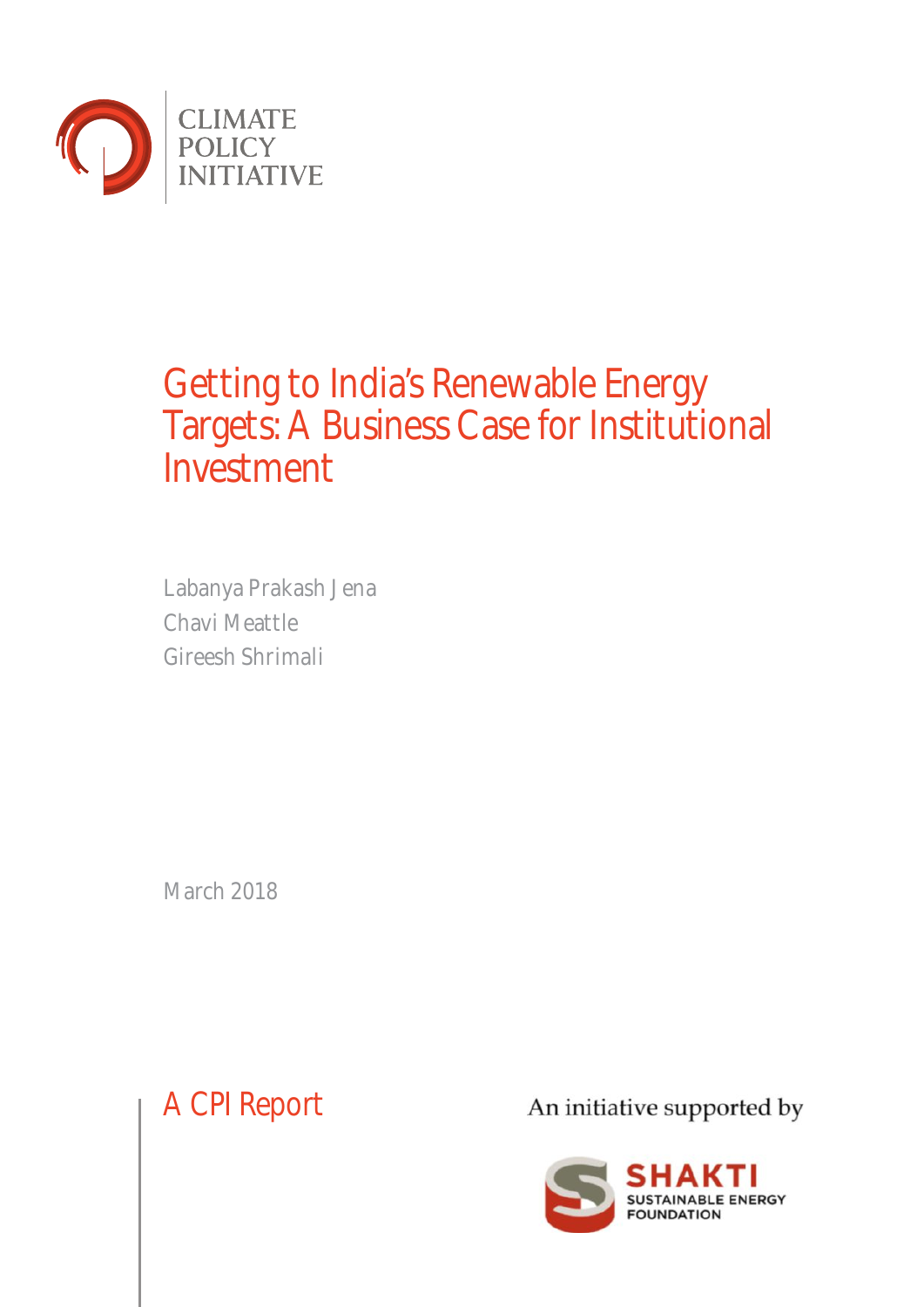### **Acknowledgements**

The authors acknowledge the valuable contributions made by Mr. Dipak Dasgupta (Distinguished Fellow, TERI), Mr. Pradeep Singh (Advisor to Government – Infrastructure Development, J&K Government), and Mr. Deepak Gupta (Shakti Sustainable Energy Foundation).

We also thank the representatives of pension funds, insurance companies, banks, infrastructure development funds, regulatory authorities, renewable energy developers, and other participants who participated in our interviews. This material has been funded by Shakti Sustainable Energy Foundation; however the views expressed do not necessarily reflect the Foundation's official policies. The authors would like to thank Dr. Barbara Buchner and Mr. Dhruba Purkayastha for an internal review, Vivek Sen, Ruairi Mcloughlin, and Divjot Singh for their discussions and advices. Thanks also to Elysha Davila, Angel Jacob, Charith Konda, Amira Hankin, and Tim Varga for their editing and graphics.

### **Descriptors**

| Sector                        | Renewable energy finance                                                                                                                                                                                    |  |  |  |  |
|-------------------------------|-------------------------------------------------------------------------------------------------------------------------------------------------------------------------------------------------------------|--|--|--|--|
| Region                        | India                                                                                                                                                                                                       |  |  |  |  |
| Keywords                      | Institutional investors, Climate investment, energy finance, energy infrastructure, foreign<br>investment, India, innovative finance, low-carbon development, renewable energy                              |  |  |  |  |
| <b>Related CPI</b><br>Reports | Reaching India's Renewable Energy Target: The Role of Institutional Investors, Driving<br>Foreign Investment to India's Renewable Energy Targets: A Payment Security Mechanism<br>to Address Off-Taker Risk |  |  |  |  |
| Contact                       | Gireesh Shrimali gireesh.shrimali@cpidelhi.org                                                                                                                                                              |  |  |  |  |

# **About CPI**

With deep expertise in policy and finance, CPI works to improve the most important energy and land use practices around the world. Our mission is to help governments, businesses, and financial institutions drive growth while addressing climate risk. CPI works in places that provide the most potential for policy impact including Brazil, Europe, India, Indonesia, and the United States.

CPI's India program is registered with the name, "Climate Policy Foundation" under Section 8 of the Companies Act, 2013.

# **About Shakti Sustainable Energy Foundation**

Shakti Sustainable Energy Foundation works to strengthen the energy security of India by aiding the design and implementation of policies that support energy efficiency and renewable energy. For more details, please visit www.shaktifoundation.in.

The views/analysis expressed in this report do not necessarily reflect the views of Shakti Sustainable Energy Foundation. The Foundation also does not guarantee the accuracy of any data included in this publication nor does it accept any responsibility for the consequences of its use.

Copyright © 2018 Climate Policy Initiative www.climatepolicyinitiative.org

All rights reserved. For private circulation only.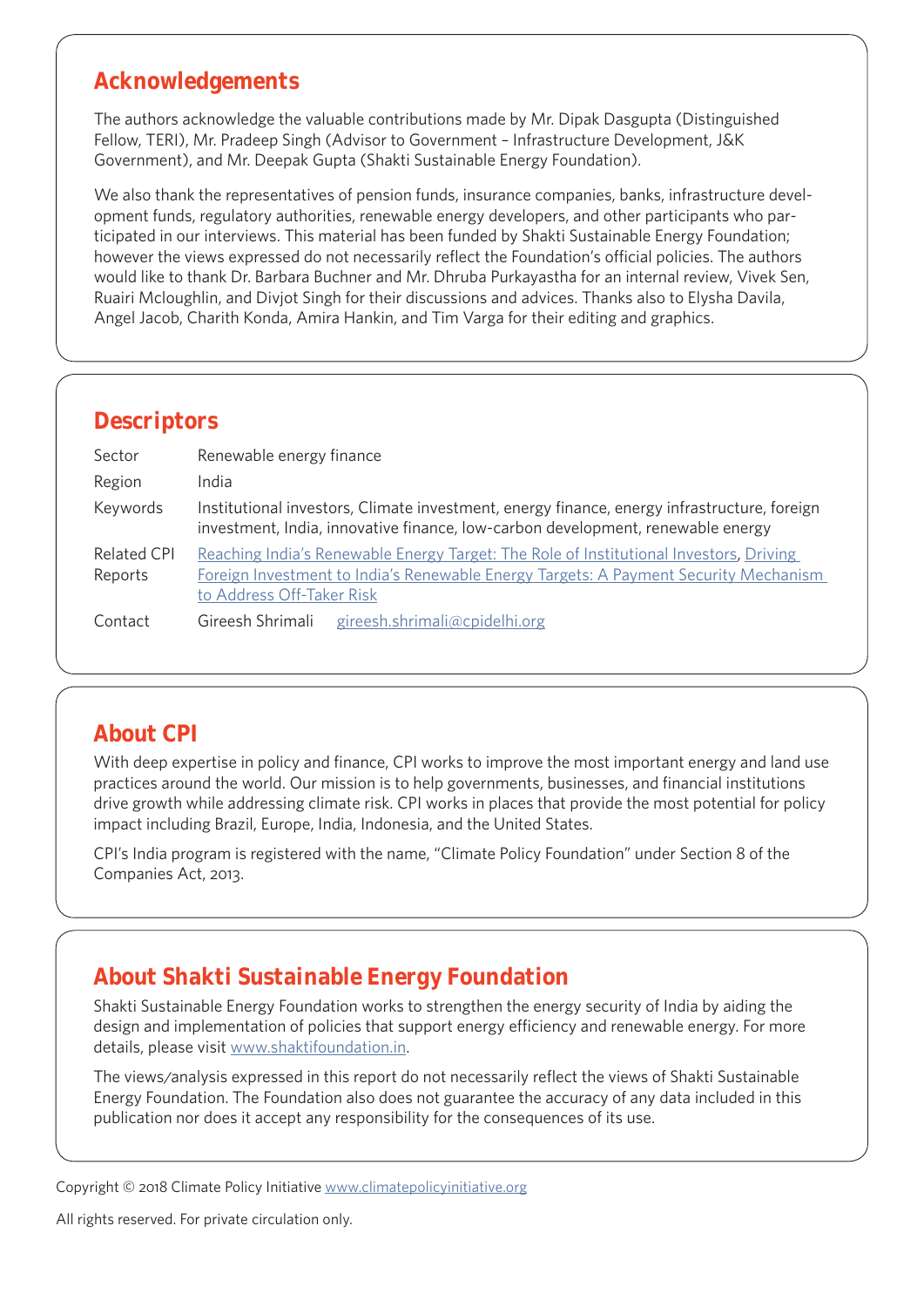*Key Investment Considerations for Investors:*

# **Executive Summary**

**Mobilizing investments by institutional investors, foreign and domestic, is a requisite for India to meet its clean energy targets.** India needs an additional ~450 billion of capital by 2040 to reach ~480GW of renewable energy capacity. Foreign institutional investors with USD 70 trillion and domestic institutional investors with USD 560 billion of assets under management may prove crucial in fulfilling the financing requirements of this sector.

**In this paper, we develop a business case for institutional investors to invest into the renewable** 

**energy sector in India.** We start by identifying key drivers for renewable energy investments in India. We then explore the alignment of the investment criteria of institutional investors with renewable energy. Finally, we discuss barriers to renewable energy investments as well as strategies to overcome them. To this end, we interviewed more than 50 foreign and domestic stakeholders, including: pension funds, sovereign wealth funds, family funds, investment advisors, developers, associations, regulatory authorities, brokerage houses, asset managers, and investment bankers.

*We find that while the renewable energy sector in India offers an attractive investment opportunity that is well matched with the needs of institutional investors, there are still barriers to investment.* 

Our analysis shows that Indian renewable energy has moved from an early stage investment opportunity, characterized by high risk and high growth, towards one with low-medium risk and medium-to-high growth. At present, renewable energy investments are very similar to yield generating investments, with high growth potential.

**India as a market is strong and economically attractive compared to other similar markets across the world.** It benefits from strong policy commitments as well as a large market size (~480 GW capacity addition over 2016-40) that is third only to China and the United States. India is ranked 2nd in Ernst & Young's renewable

|                     | <b>DOMESTIC</b><br><b>PENSION</b><br><b>FUNDS</b> | <b>DOMESTIC</b><br><b>INSURANCE</b><br><b>COMPANIES</b> | <b>FOREIGN</b><br><b>INSTITUTIONAL</b><br><b>INVESTORS</b> |
|---------------------|---------------------------------------------------|---------------------------------------------------------|------------------------------------------------------------|
| <b>RETURN</b>       | <b>High</b>                                       | <b>High</b>                                             | <b>High</b>                                                |
| <b>RISK</b>         | <b>Medium</b>                                     | <b>Medium</b>                                           | <b>Medium</b>                                              |
| <b>LIQUIDITY</b>    | Low                                               | Low                                                     | <b>Medium</b>                                              |
| <b>TIME HORIZON</b> | <b>High</b>                                       | <b>High</b>                                             | <b>High</b>                                                |
| <b>REGULATORY</b>   | Low                                               | Low                                                     | <b>High</b>                                                |
| <b>OVERALL</b>      | <b>Medium</b>                                     | <b>Medium</b>                                           | <b>High</b>                                                |

energy country attractiveness index. On a risk adjusted basis, India also offers higher excess returns<sup>1</sup> of 3.5% compared with the US (2.4%) and China (1%).

**In India, the renewable energy sub-sector is more attractive than other infrastructure sub-sectors, in particular fossil fuel power generation.** Our analysis shows that coal plants exhibit greater cash flow variability (i.e. 40%) as compared to wind (i.e., 20%) and solar (i.e.,10%). Further, fossil fuel based power companies are currently witnessing a trend of a shrinking gap between their return on capital employed and the cost of capital, which has eroded their attractiveness.

*Renewable energy investment traits align reasonably well on key criteria such as return, risk, and time horizons, but illiquidity and regulatory restrictions remain.* 

A summary of the renewable investment profile against the investment considerations for institutional investors is shown below.

Domestic Institutional investors with long-term investment horizons are mostly seeking yield generating investments in low risk and long duration assets, i.e., traits that align well with the investment profile of renewable energy. With appropriate credit enhancement and regulatory and policy changes, the sector can provide a high match with domestic institutional investors' investment objectives.

1 Excess returns are defined as the difference between the expected return on capital and the cost of capital.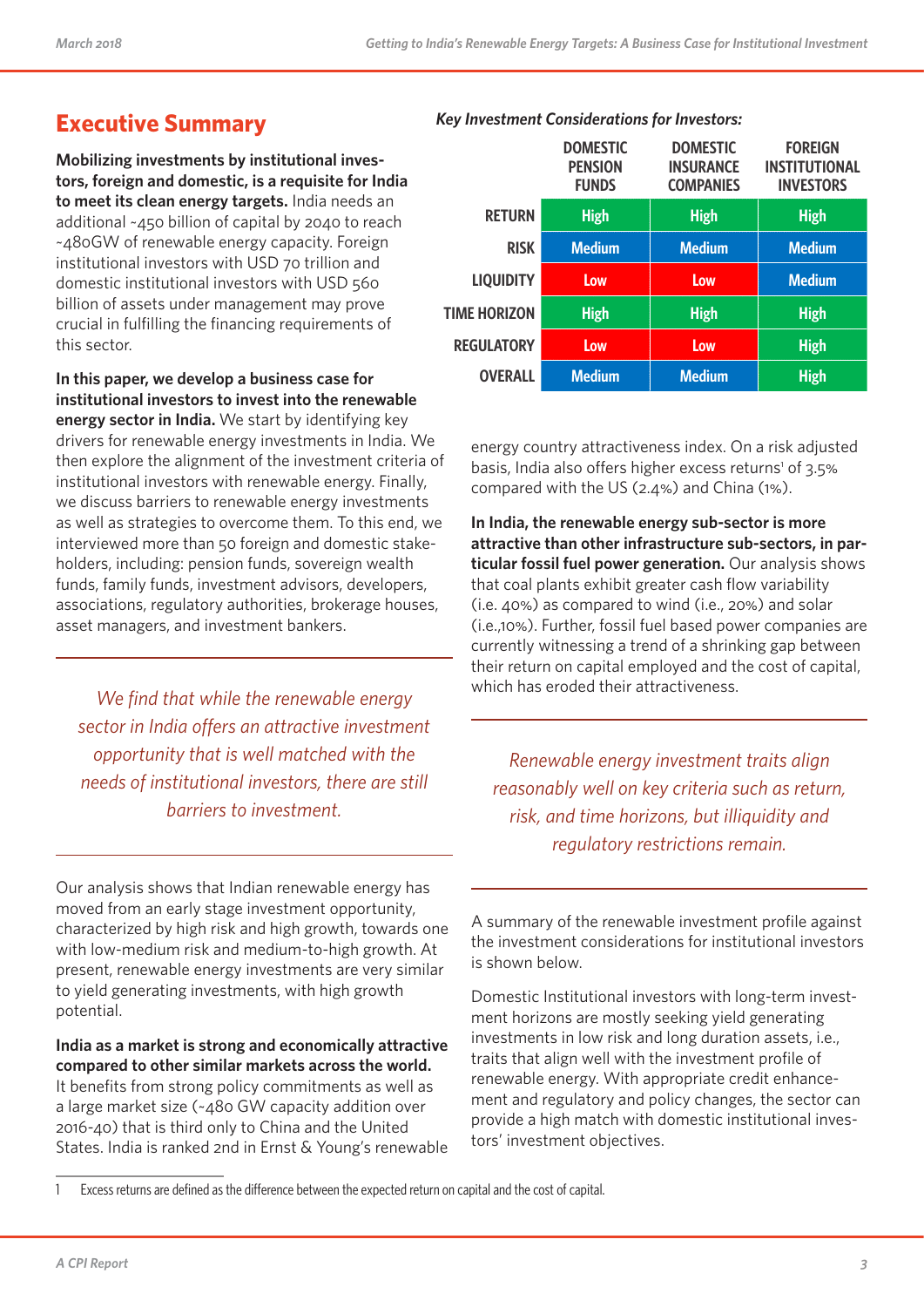For foreign institutional investors, the renewable energy investment landscape has changed from small size and high risk-high return investments to large size and medium risk- moderate return investments. Although the expected return from renewable energy projects has come down from 20% to 15%, this still matches their overall India market portfolio return requirements. Higher returns are still possible through equity investments at the corporate level.

#### **However, despite this apparent match, there are still barriers for institutional investment in renewable energy.**

The key challenges, ranked by severity of the risk, faced by both domestic and foreign institutional investors include:

- 1. **Off-taker risk** due to unwillingness and inability to pay, or refusal to off-take power, by the primary off-takers, the DISCOMS;
- 2. **Currency risk** resulting from the need to finance renewable energy projects in India with foreign capital (e.g. USD), which exposes the borrower/ investor to the risk of currency devaluation of INR as the cash flow of the project is INR;
- 3. **Lack of adequate liquid vehicles** related to the inability to sell investments at a fair price at any time;
- 4. **Low credit ratings**, related to renewable energy debt vehicles not meeting minimum regulatory criteria on ratings;
- 5. **High perceived risk**, related to the lack of historical performance data about the renewable energy sector;
- 6. **Small investment size**, related to not meeting investors' minimum investment size criteria, leading to high transaction cost;

*In order to scale institutional investment in renewable energy to its potential, policymakers and regulators will need to address some of these barriers. Institutional investors, themselves, can also work toward investment practices that overcome other barriers.* 

#### **To address the aforementioned barriers, based on a preliminary assessment, we suggest potential solutions for various stakeholders, as below.**

In addition, there are medium to longer-term solutions that regulators as well as institutional investors can employ to drive greater institutional investment in renewable energy. For regulators, these include introducing carbon disclosure or green ratings into existing disclosure and ratings systems. For investors, these include revising sectoral target allocations or introducing theme-based investment practices.

This paper highlights the renewable energy opportunity in India, several key barriers for institutional investment, and the potential paths to address these barriers but further research is warranted. In particular, developing a risk management framework to assess and manage climate risk for investors, conducting an exploratory study on a not-for-profit fee based financial intermediary, conducting theme-based investment research studies in various climate sectors, and engaging in further feasibility and impact analysis of various solutions. CPI, through its future work, intends to continue to work and delve deeper to actualize these potential solutions.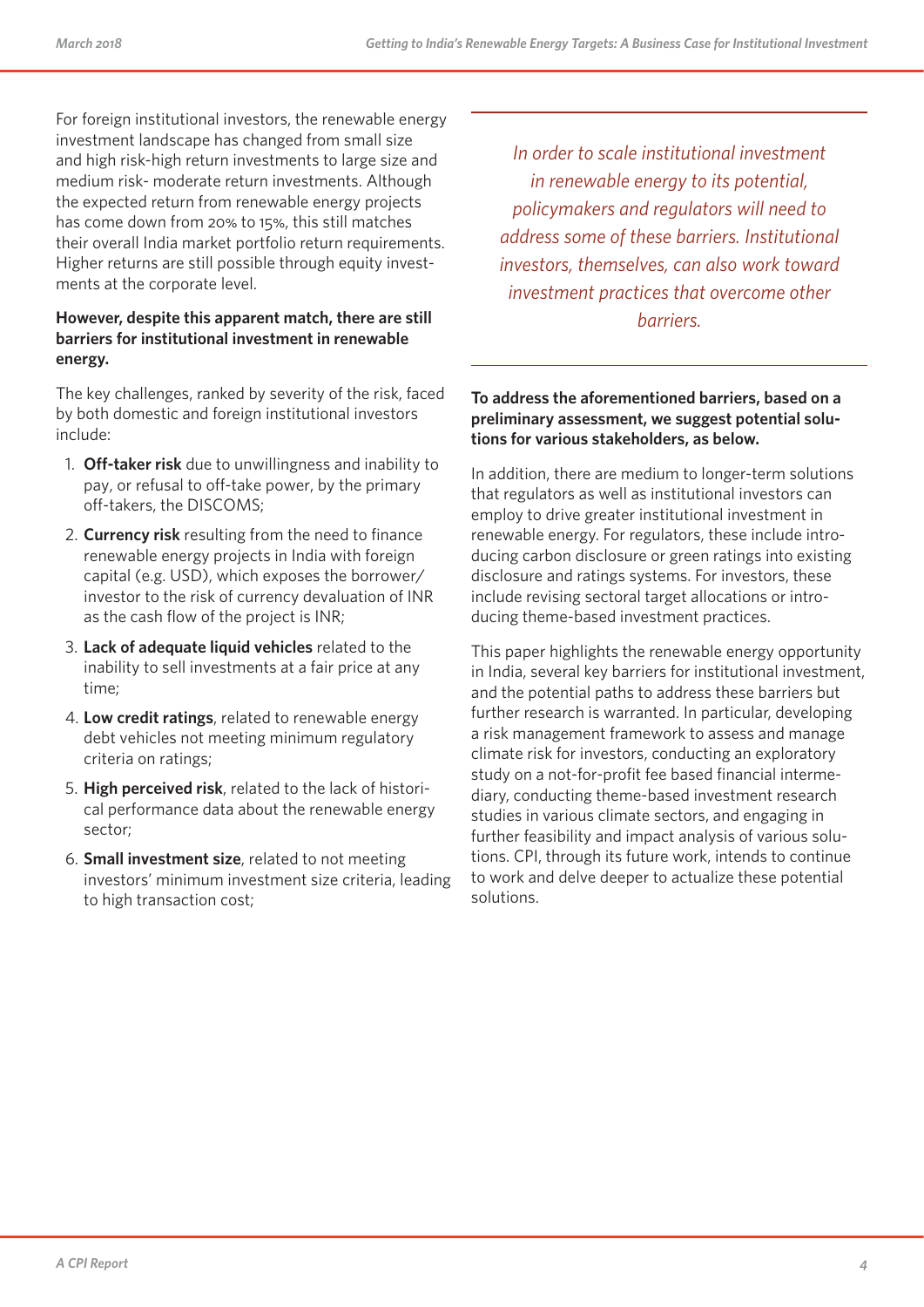| <b>BARRIER</b>                                     | <b>PROPOSED SOLUTION</b>                                                                                                                                                                                                                                 | <b>IMPLEMENTER</b>                                                                                                                                                        |
|----------------------------------------------------|----------------------------------------------------------------------------------------------------------------------------------------------------------------------------------------------------------------------------------------------------------|---------------------------------------------------------------------------------------------------------------------------------------------------------------------------|
| Off taker risk                                     | A transparent payment security mechanism along with<br>adequate risk coverage.                                                                                                                                                                           | <b>Central and State Government</b><br>agencies like Solar Energy<br>Corporation of India (SECI) etc.                                                                     |
| Currency risk                                      | A foreign exchange (FX) hedging facility backed by an FX<br>tail risk guarantee.                                                                                                                                                                         | Eligible Public Sector Financial<br>Institution, i.e. Indian Renewable<br><b>Energy Development Agency</b><br>(IREDA) and India Infrastructure<br>Finance Company (IIFCL) |
| Lack of adequate<br>liquid financial<br>securities | Encourage banks and Non-Banking Financial Companies<br>(NBFCs) to securitize their renewable energy loan<br>portfolio.                                                                                                                                   | Reserve Bank of India (RBI),<br>Central government agencies like<br>Ministry of New and Renewable<br>Energy (MNRE)                                                        |
| Low Credit<br>Ratings                              | Greater clarity on the transaction structure along with<br>initial subsidization of guarantees and transaction fees<br>of PCG-backed bonds can uplift credit rating to the<br>minimum regulatory criteria for investment by institu-<br>tional investors | Ministry of Finance (MoF),<br>MNRE and other eligible (Public<br>Sector) Financial Institutions                                                                           |
| High perceived<br>risk                             | Build renewable energy specialized direct investment<br>team.                                                                                                                                                                                            | Institutional Investors                                                                                                                                                   |
| Small investment<br>size                           | Create a not-for-profit, fee-based intermediary to source<br>deals, structure deals, and conduct due diligence on<br>behalf of investors seeking direct investment in the<br>renewable energy sector.                                                    | <b>MNRE</b> and Foundations                                                                                                                                               |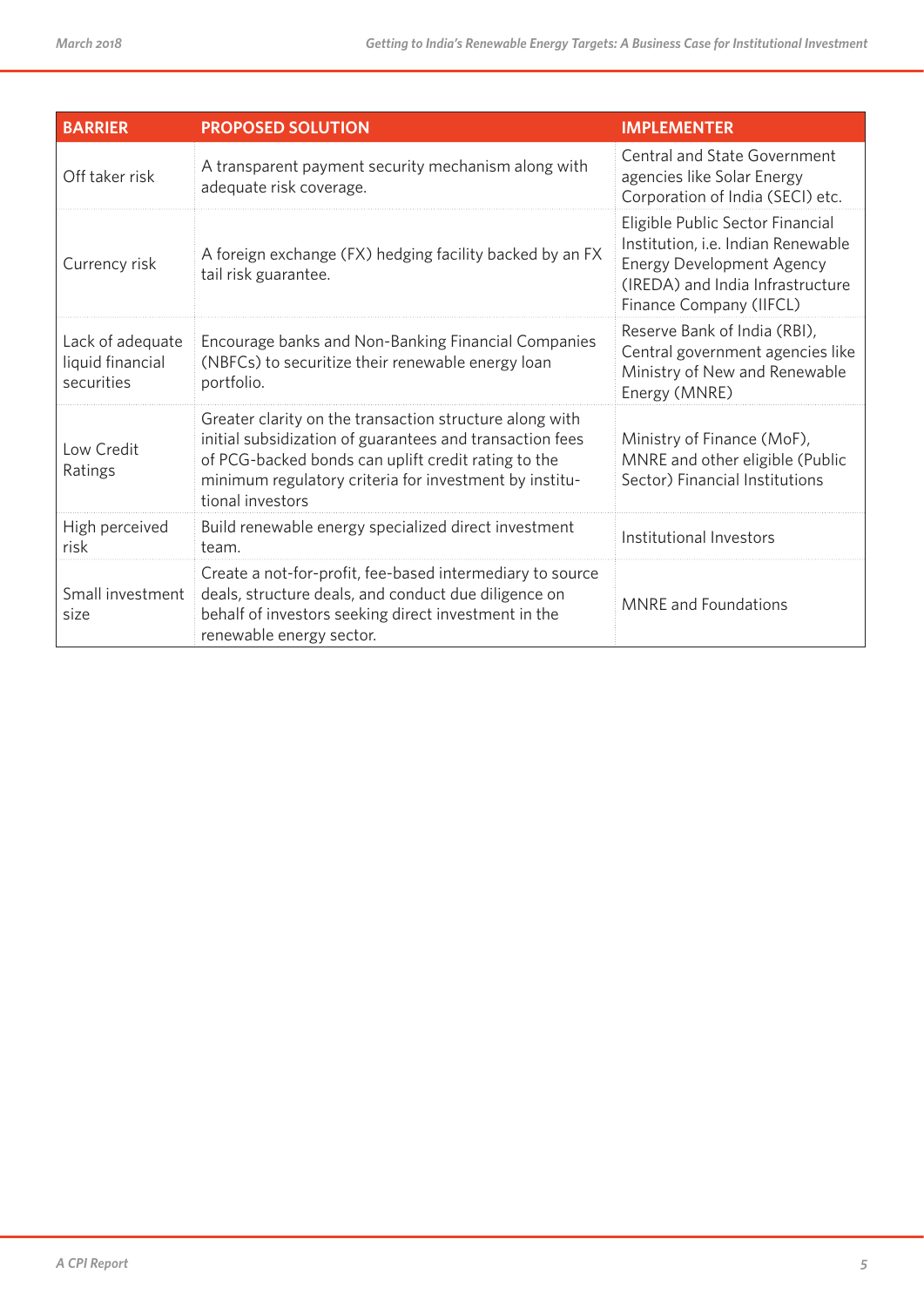# **CONTENTS**

| 1.                                                                            | Introduction<br>$\overline{7}$                                   |                                                                                                                                                                                                                                                                                |                            |  |  |  |
|-------------------------------------------------------------------------------|------------------------------------------------------------------|--------------------------------------------------------------------------------------------------------------------------------------------------------------------------------------------------------------------------------------------------------------------------------|----------------------------|--|--|--|
| 2.                                                                            | 2.1<br>2.2                                                       | Drivers of renewable energy investment in India<br>Maturing renewable energy sector and strengthening macroeconomic fundamentals<br>Renewable energy sector offers greater cash flow stability compared with other infrastructure sectors                                      | 9<br>9<br>12               |  |  |  |
| 3.                                                                            | 3.1<br>3.2<br>3.3<br>3.4                                         | Aligning institutional investors' objectives with renewable energy sector investment traits<br><b>Domestic Pension Funds</b><br>Insurance Companies<br>Foreign Institutional Investors<br>Investment pathways for institutional investors to gain exposure to renewable energy | 15<br>16<br>17<br>18<br>19 |  |  |  |
| 4.                                                                            | 4.1<br>4.2<br>4.3<br>4.4                                         | Key barriers faced by institutional investors and suggested solutions<br>Overview<br>Barriers and suggested solutions<br>The way forward for insurance regulators<br>Next steps for Institutional investors                                                                    | 20<br>20<br>20<br>23<br>24 |  |  |  |
| 5.                                                                            |                                                                  | <b>Concluding thoughts</b>                                                                                                                                                                                                                                                     | 25                         |  |  |  |
| 6.                                                                            |                                                                  | <b>References</b>                                                                                                                                                                                                                                                              | 26                         |  |  |  |
|                                                                               |                                                                  | Appendix A: National renewable energy targets by countries                                                                                                                                                                                                                     | 29                         |  |  |  |
|                                                                               |                                                                  | <b>Appendix B: Capital Asset Pricing Model</b>                                                                                                                                                                                                                                 | 30                         |  |  |  |
| Appendix C: Cash flow variability of coal, wind, and solar plant models<br>31 |                                                                  |                                                                                                                                                                                                                                                                                |                            |  |  |  |
| Appendix D: Infrastructure comparison<br>32                                   |                                                                  |                                                                                                                                                                                                                                                                                |                            |  |  |  |
|                                                                               | Appendix E: Key Barriers - Responses from the interviewees<br>34 |                                                                                                                                                                                                                                                                                |                            |  |  |  |
|                                                                               | <b>Appendix F: Core -Satellite Investment Strategy</b><br>35     |                                                                                                                                                                                                                                                                                |                            |  |  |  |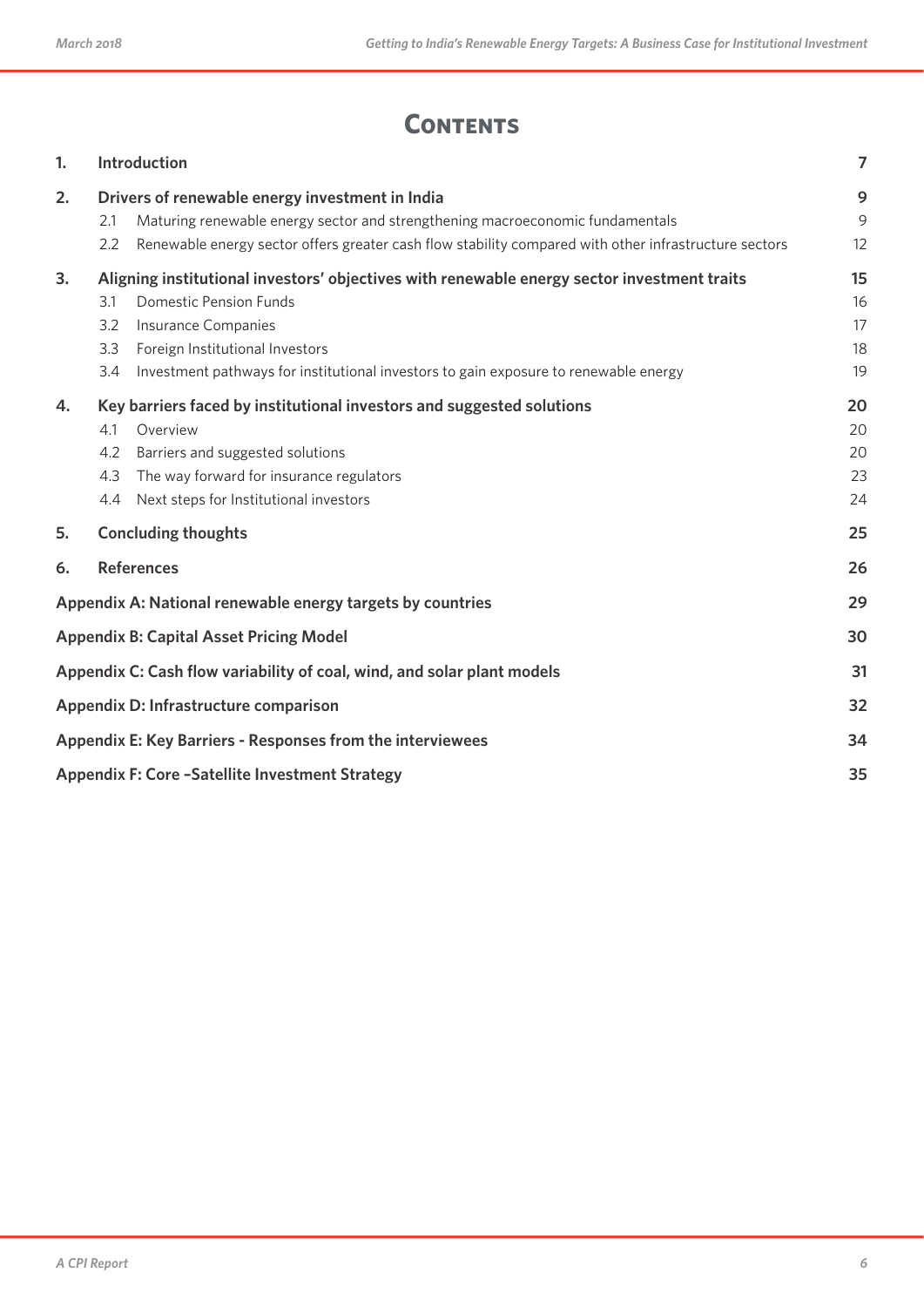### **1. Introduction**

*India's energy demand is increasing, and there is political will to develop the clean energy sector, but meeting targets will be challenging due to financing barriers*

India faces a twin challenge of increasing energy access and achieving its Intended Nationally Determined Contribution (INDC) at the Paris climate agreement. Despite a continuous increase in India's per capita electricity consumption energy access is still very low, with 240 million people still without electricity access (Niti Aayog, 2017), and per capita electricity consumption much lower than the global average compared with other BRICS countries and developed countries, such as the U.S. (Figure 1).

Clean energy is a promising solution, but India is currently far from its renewable energy deployment targets. As of 2017, India has achieved 58 GW of renewable power (excluding large hydropower), while the Government's target is 175 GW of renewable power by 2022. In addition, India aims to achieve 40% cumulative electric power installed capacity from non-fossil fuel based sources by 2030 and 100% electrification of vehicles by 2030 – goals that are expected to add an additional power requirement of 125 GW and 150 GW (Hindustan Times, 2017 ), respectively. As India does not plan coal-based capacity additions during 2017-22 (Central Electricity Authority, 2016), renewable energy is expected to fill the gap.

*India needs an additional ~USD 450 billion of capital by 2040 to reach ~480 GW of renewable energy capacity, resulting in a large investment opportunity for investors over the next two decades.*



Source: World Bank

India's renewable energy sector would need a cumulative investment of ~USD 450 billion over 2016-2040 (Figure 2) to reach estimated cumulative installed capacity of ~480GW by 2040 (BNEF, 2016). Further, the electrification of vehicles would require an additional USD 110 billion of investment over 2018-30.<sup>2</sup> Moreover, it is clear that India's renewable energy investment requirements are significantly increasing in coming years.





Source: BNEF, 2016

<sup>2</sup> CPI Analysis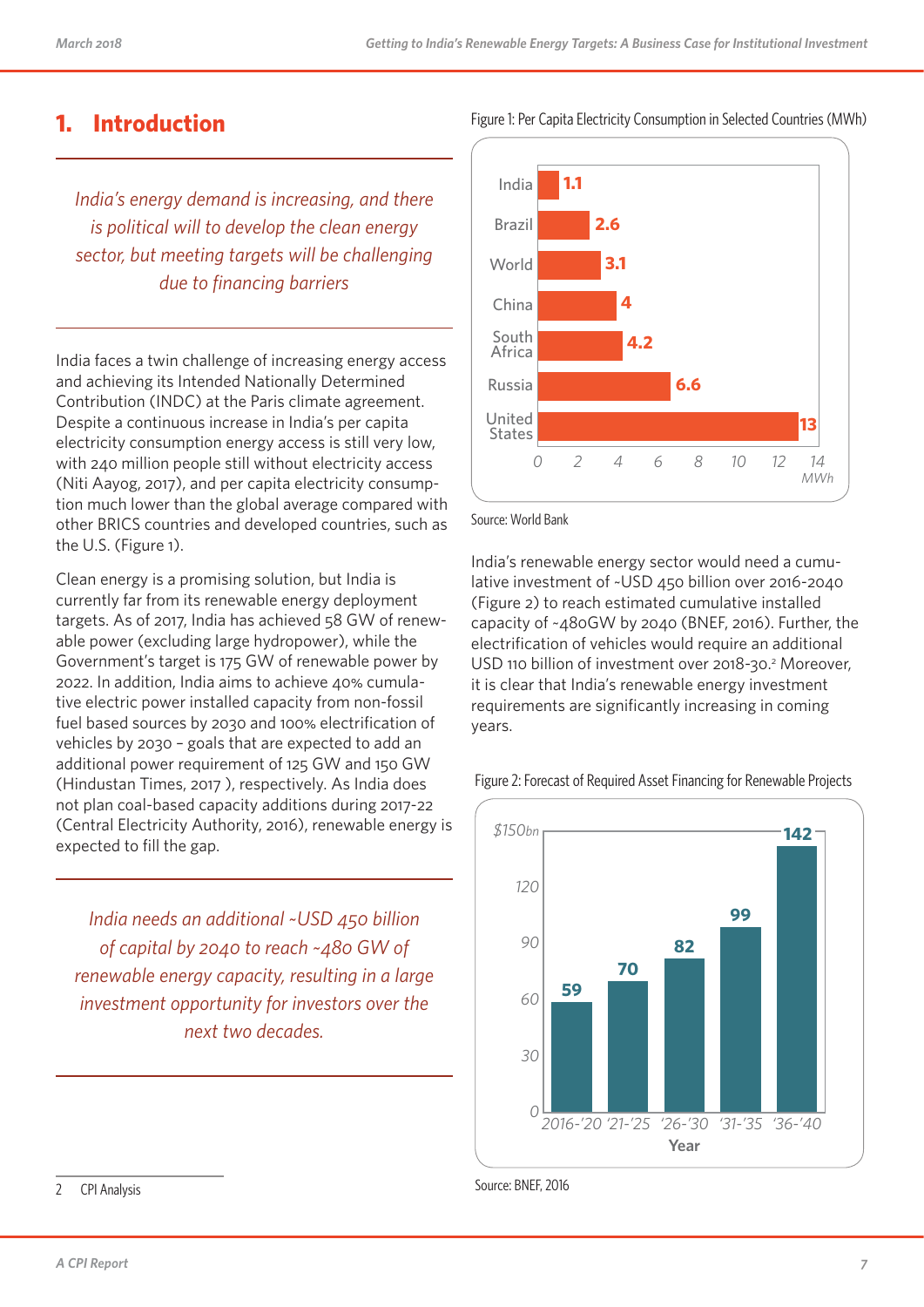*Foreign and domestic institutional investors are well positioned to bridge these financing requirements in the renewable energy space, but are not investing at the expected levels* 

Foreign and domestic institutional investors may be an attractive source of capital (CPI, 2016). For the purpose of this report, institutional investors include insurance companies, pension funds, sovereign wealth funds, foundations, endowments, and investment managers. The sheer magnitude of assets under management (AUM) controlled by these institutional investors makes them an important source of financing. In India, domestic institutional investors hold an AUM of USD 564.1 billion. Globally, foreign institutional investors manage an AUM of more than USD 70 trillion (World Bank, 2017).

Nonetheless, globally, institutional investors have underinvested in the infrastructure sector. A survey of around 99 pension funds globally, infrastructure investments in unlisted<sup>3</sup> equity and debt was 1.1% of their AUMs (OECD, 2015a). And only nine pension funds reported exposure to renewable electricity, with 1%-19% of their infrastructure investments into renewable energy (OECD, 2016). The situation is similar to, if not worse, in India.

#### Table 1: Asset under Management (AUM) for domestic institutional investors (USD billion)

| Life Insurance                                | 372.6 (66%) |
|-----------------------------------------------|-------------|
| Non-Life Insurance                            | 26.1 (5%)   |
| National Pension System                       | 16.3(3%)    |
| Employees' Provident Fund Organization (EPFO) | 149.1 (26%) |
| <b>Total</b>                                  | 5641        |

Source: IRDA, PFRDA, latest estimates

**This report aims to make a business case for institutional investors, domestic and foreign, to invest or increase investments in renewable energy sector in India.** This report is divided into four parts:

- Section 2 identifies drivers for renewable energy investments in India and competitive structure of the industry;
- Section 3 discusses alignment of investment criteria of institutional investors with renewable energy investments;
- Section 4 identifies key barriers faced by institutional investors and highlights suggested solutions

We conducted primary interviews with around 50 stakeholders. These included foreign (24) and domestic (25) stakeholders like pension funds, sovereign wealth funds, family funds, investment advisories, developers, associations, regulatory authorities, brokerage houses, asset managers, and investment banks.

<sup>3</sup> An unlisted security is a financial instrument that is not traded on an exchange, while listed security is traded on an exchange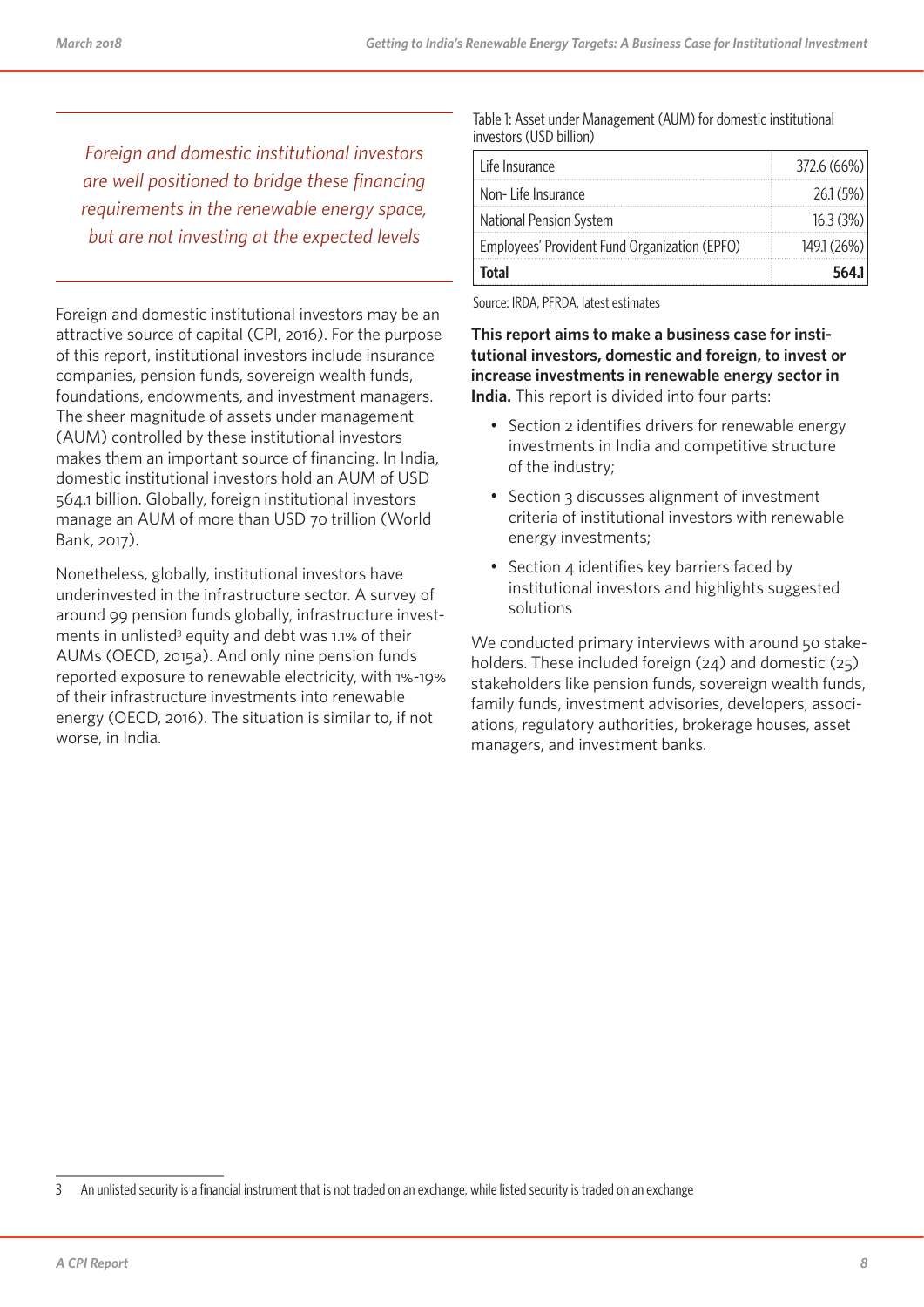# **2. Drivers of renewable energy investment in India**

In this section, we provide a more general discussion of why renewable energy in India is an attractive investment for all investors, including institutional investors. In the next section, we then provide a stronger case for institutional investment in renewable energy in India.

### **2.1 Maturing renewable energy sector and strengthening macroeconomic fundamentals**

India has one of the highest national renewable energy targets – 175 GW by 2022 – second only to China (see Appendix A). Furthermore, India has set an ambitious target of increasing the share of renewable generation capacity to 40% by 2030. These targets are backed by supporting policies and fiscal incentives, including feed in tariffs, guaranteed grid access, tax reliefs, and net metering polices (OECD, 2017a).

Due to these aggressive targets and supporting policies, India is among the top 10 countries in terms of new renewable energy investments (FS UNEP, 2017). India needs ~USD450 billion of capital over a period of 2016- 2040 (BNEF 2016).

Additionally, from a risk-management perspective, India's renewable market is well-diversified in terms of location of its projects. No single Indian state accounts for more than 12% of the total renewable energy power solar targets for 2022 (MNRE 2017). Wind projects,

despite having a tendency for spatial concentration, are also well spread across seven states with an average share of 14%.

While India remains attractive to investors in terms of the size and diversity it offers, it has also stood out in terms of other key factors (Table 2). India has shown sustained improvement in the E&Y renewable energy country attractiveness ranking, by moving from the 9th position in 2013 to the 2nd positive in 2017, surpassing even the US (EY, 2017)4 .

*India's renewable energy sector is transitioning into a mature sector driven by ambitious policy targets and strengthening macroeconomic fundamentals*

The Indian renewable sector has been moving swiftly from an early stage investment, characterized by high risk and high growth, towards being low risk and high to medium growth (Figure 3). That is, it is becoming similar to yield generating investments, which are attractive to Institutional investors who are mainly looking for low risk investments offering predictable yields; that is, investments with high cash-flow stability (CPI, 2013).

| <b>RECAI</b><br><b>RANK</b> | <b>NOV-13</b> | <b>FEB-14</b> | <b>JUN-14</b> | <b>SEP-14</b> | <b>MAR-15</b> | <b>JUN-15</b> | <b>SEP-15</b> | <b>MAY-16</b> | <b>OCT-16</b> | <b>MAY-17</b> |
|-----------------------------|---------------|---------------|---------------|---------------|---------------|---------------|---------------|---------------|---------------|---------------|
|                             | China         | China         | China         | China         | China         | China         | US            | US            | US            | China         |
|                             | US.           | US            | US            | US            | US            | US            | China         | China         | China         | India         |
| 3                           | Germany       | Germany       | Germany       | Germany       | Germany       | Germany       | India         | India         | India         | US            |
| 4                           | UK            | Japan         | Japan         | Japan         | Japan         | India         | Germany       | Chile         | Chile         | Germany       |
| 5                           | Japan         | UK            | Canada        | Canada        | India         | Japan         | Japan         | Germany       | Germany       | Australia     |
| 6                           | Australia     | Canada        | UK            | India         | Canada        | Canada        | Canada        | <b>Brazil</b> | Mexico        | Chile         |
|                             | France        | India         | India         | UK            | France        | France        | France        | Mexico        | France        | Japan         |
| 8                           | Canada        | Australia     | France        | France        | UK            | UК            | Brazil        | France        | <b>Brazil</b> | France        |
| 9                           | India         | France        | Australia     | <b>Brazil</b> | <b>Brazil</b> | <b>Brazil</b> | Chile         | Canada        | South Africa  | Mexico        |
| 10                          | South Korea   | South Korea   | <b>Brazil</b> | Australia     | Australia     | Australia     | Netherlands   | Australia     | Canada        | UK            |

Table 2: Ernst & Young's Renewable energy country attractiveness index (RECAI) ranking

Source: EY Renewable energy country attractiveness index (RECAI) for various years. RECAI is conducted bi-annually and ranks countries based on five pillars including macroeconomic environment, policy enablement, supply–demand dynamics, project delivery, and technology potential.

4 http://www.ey.com/Publication/vwLUAssets/EY-RECAI-49-May-2017/\$FILE/EY-RECAI-49-May-2017.pdf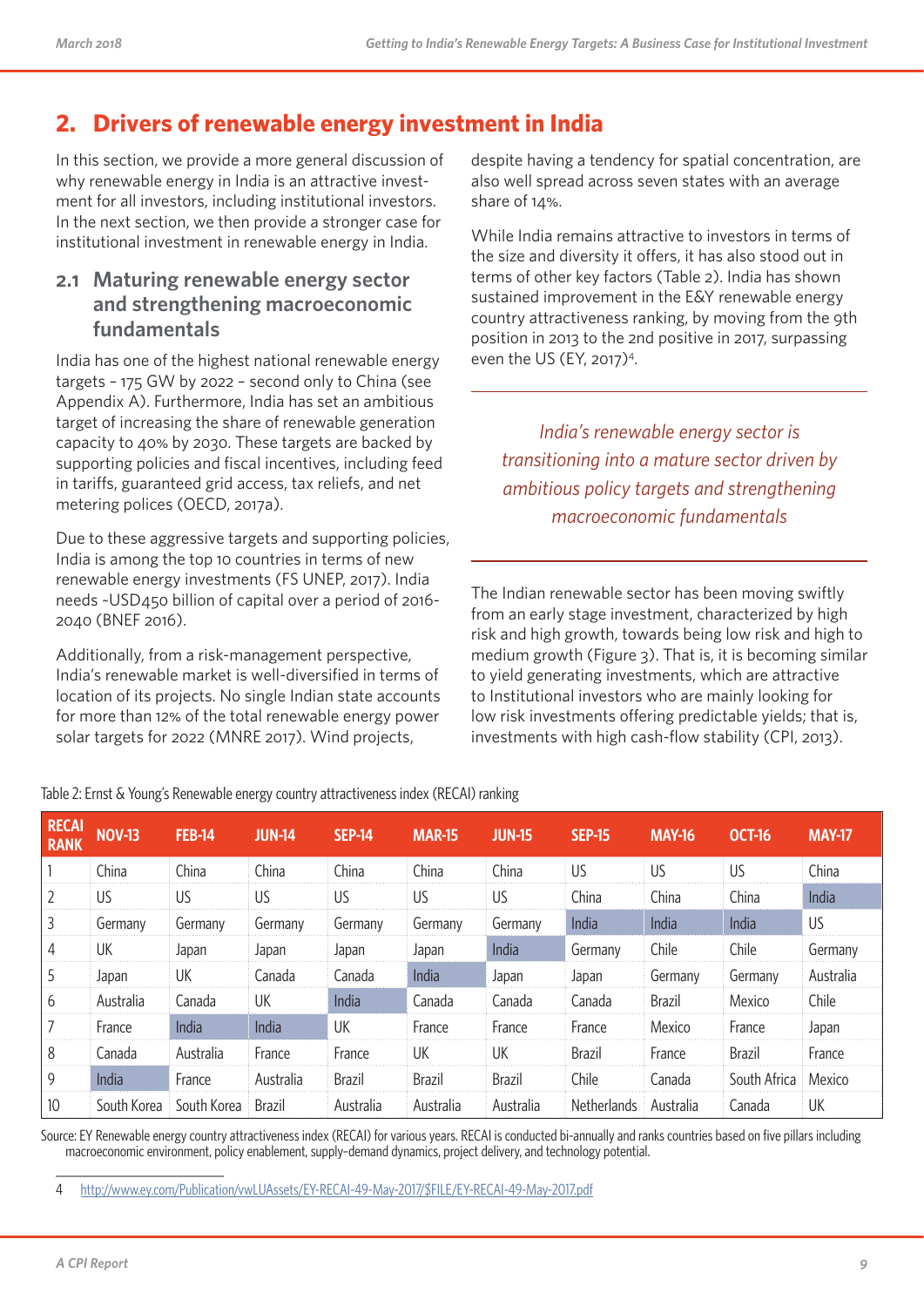



Source: BNEF, 2016 and CPI analysis



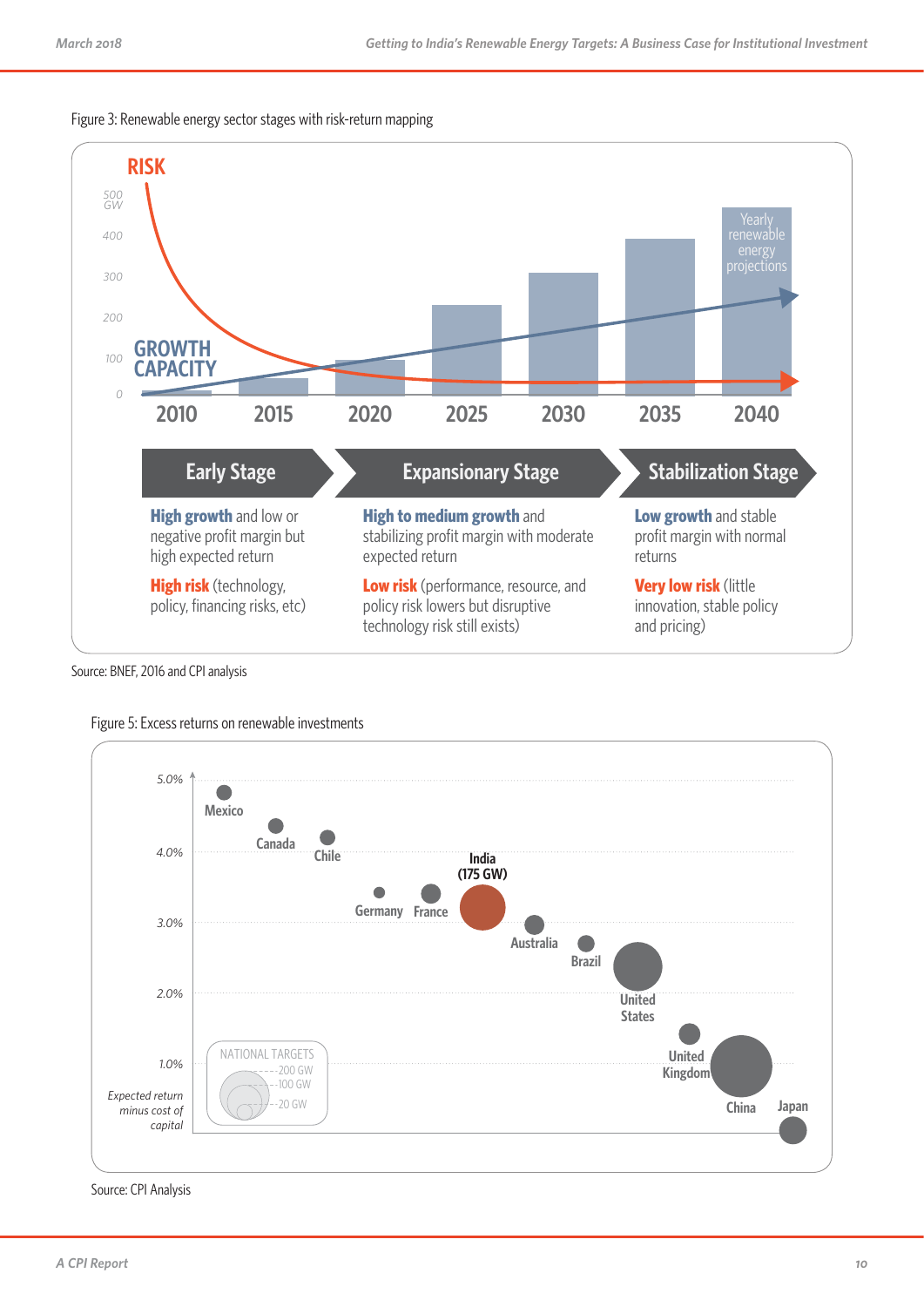A country's investment attractiveness may be measured by excess returns (World Bank, 2004), defined as the difference between the expected return on capital invested and the weighted average cost of capital (see Appendix B for details). We find that India offers excess returns of 3.5%; whereas, US and China, comparably large markets, offer lower excess returns, at 2.4% and 1.0%, respectively (Figure 5). While some markets provide higher excess returns than India—for example,

Figure 4: Key macroeconomic indicators of Indian economy

Mexico, Canada, and Chile provide higher than 4.2% they are much smaller markets<sup>5</sup> than India.

India's key economic indicators have been continuously improving (Figure  $4$ ), resulting in an upgrade of its sovereign rating by Moody's from Baa2 from Baa3 (Nov 2017). Further, in World Economic Forum's global competitiveness index, India ranked 40 out of 137 countries (WEF, 2017). India also moved up 30 places to the 100<sup>th</sup> position in World Bank's ease of doing business index (World Bank, 2017a).



Source: Reserve Bank of India, Ministry of Statistics and Program Implementation - Government of India, World Bank

5 The national renewable energy targets are taken as a proxy for their market size. It is important to note that several countries do not report national targets in terms of capacity, also it varied by different target years; numbers based on authors' calculation and information available as on August 2017.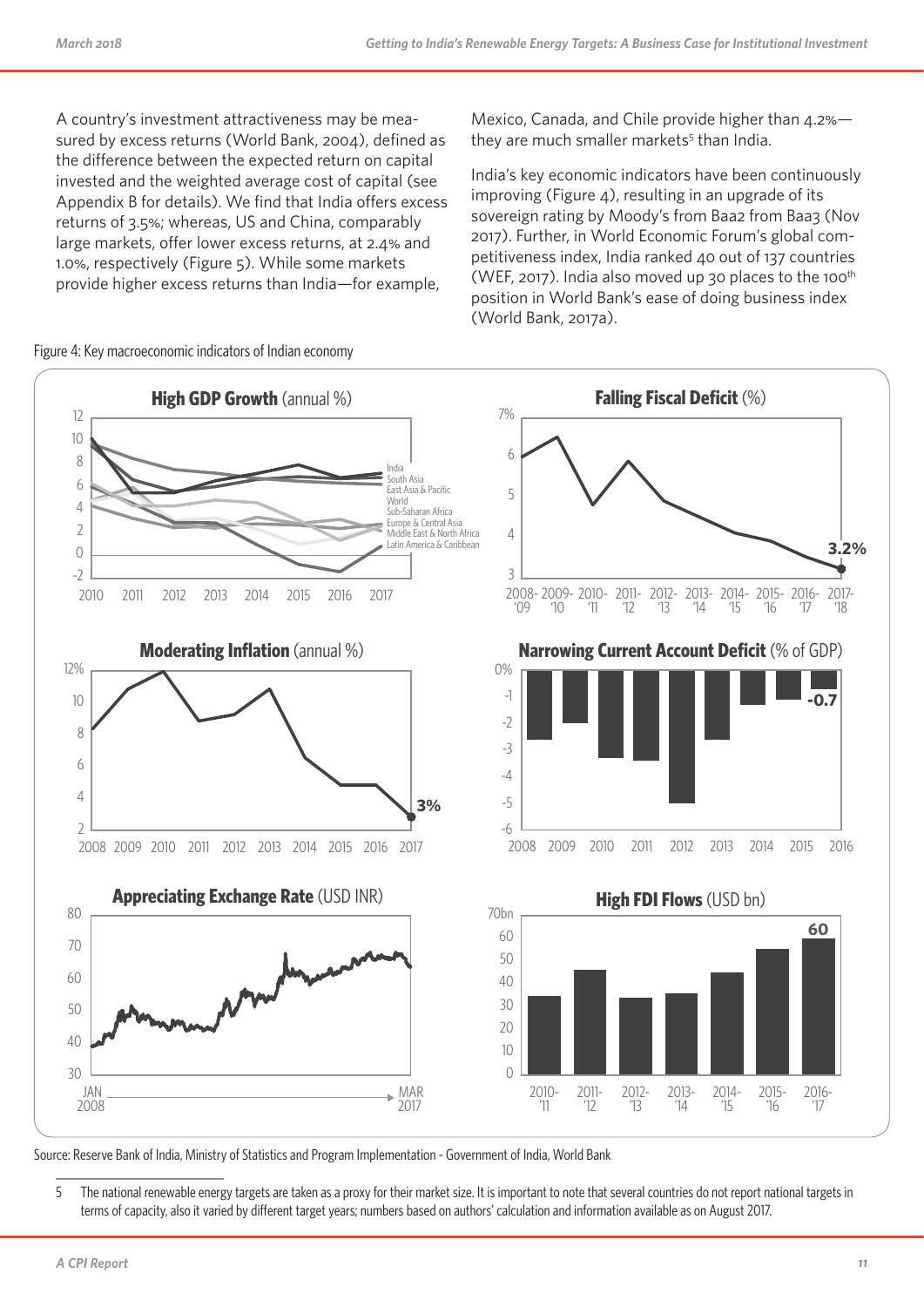### **2.2 Renewable energy sector offers greater cash flow stability compared with other infrastructure sectors**

Investors view renewable energy investments as a subset of their overall infrastructure asset class. Comparing different sub-sectors in infrastructure in a qualitative manner (see Appendix D for details), we found that renewable energy (and transmission) sub-sectors offer the lowest overall risk to cash-flows; i.e., greatest cash flow stability (Table 4). The high cash-flow stability for renewable energy is due to high predictability in the volume of sales and pricing through long term PPA agreements, low and stable operating expenses, no fuel expenses, and no recurring capital expenditure. This allows renewable energy projects to offer reasonably steady, low-medium risk, and longterm cash flows.

*The renewable energy sector is better positioned within the infrastructure sector, while the fossil fuel sector is facing declining returns and higher risks*

In fact, for renewable and fossil power, this can be shown quantitatively by looking at the variation of cashflows within a single year. Using Monte-Carlo simulations on coal, wind, and solar power plant models by varying one key input in each – coal prices, wind speed, and solar radiation, respectively – and observing corresponding cash flows variation in a single year (Figure 6), we see that wind (at 20%) and solar (at 10%) have at half and a quarter, respectively, of the cash flow variability of coal (for details, see Appendix C).

Further, the return on capital of coal power companies in India has been decreasing due to increased competition, increasing electricity generation from the renewable energy sector, low capacity utilization, and increasing fuel cost. Solar tariff (INR 2.4 per unit) has become 23% cheaper than coal plants (INR 3.2 per unit) (Economic Times, 2017a). The plant load factor for coal plants has been declining from 70% in 2012 and is expected to fall to 48% in the near future (CEA, 2016). This is due to a shift to accommodate renewable energy in the energy mix and lower than expected industrial demand.

Further, an increase in perceived and real risk is increasing the cost of capital. Due to increased environmental scrutiny and long-term climate risks (Mercer, 2015), power producers face stranded asset risk. This would entail asset write-down for defunct assets that cannot be upgraded to meet compliance, technology investments for energy and climate efficiency, and litigation costs.

|                                       | <b>ROAD</b>  | <b>RAIL</b> | <b>AIRPORT</b> | <b>ELECTRICITY</b><br>(FOSSIL FUEL) | <b>ELECTRICITY</b><br>(RE) | <b>TRANS-</b><br><b>MISSION</b> | <b>DISTRI-</b><br><b>BUTION</b> | <b>TELECOM</b> |
|---------------------------------------|--------------|-------------|----------------|-------------------------------------|----------------------------|---------------------------------|---------------------------------|----------------|
| <b>VOLUME</b><br><b>RISK</b>          |              |             | M              |                                     |                            |                                 | M                               | H              |
| <b>USER CHARGES</b><br>(PRICING RISK) | M            | H           |                | M                                   |                            |                                 | H                               | H              |
| <b>OPERATING</b><br><b>COST RISK</b>  | M            | Н           | Н              | M                                   |                            |                                 |                                 | H              |
| <b>FUEL COST</b><br><b>RISK</b>       |              | H           |                | Н                                   |                            |                                 |                                 |                |
| <b>WORKING</b><br><b>CAPITAL RISK</b> |              |             |                | Н                                   | H                          |                                 |                                 |                |
| <b>OVERALL</b><br><b>RISK</b>         | M            | н           | M              | н                                   | M                          |                                 | н                               | н              |
|                                       | Low Lisk (L) |             |                | Medium Risk (M)                     |                            |                                 | High Risk (H)                   |                |

Table 4: Infrastructure asset comparison based on risk factors

Source: CPI Analysis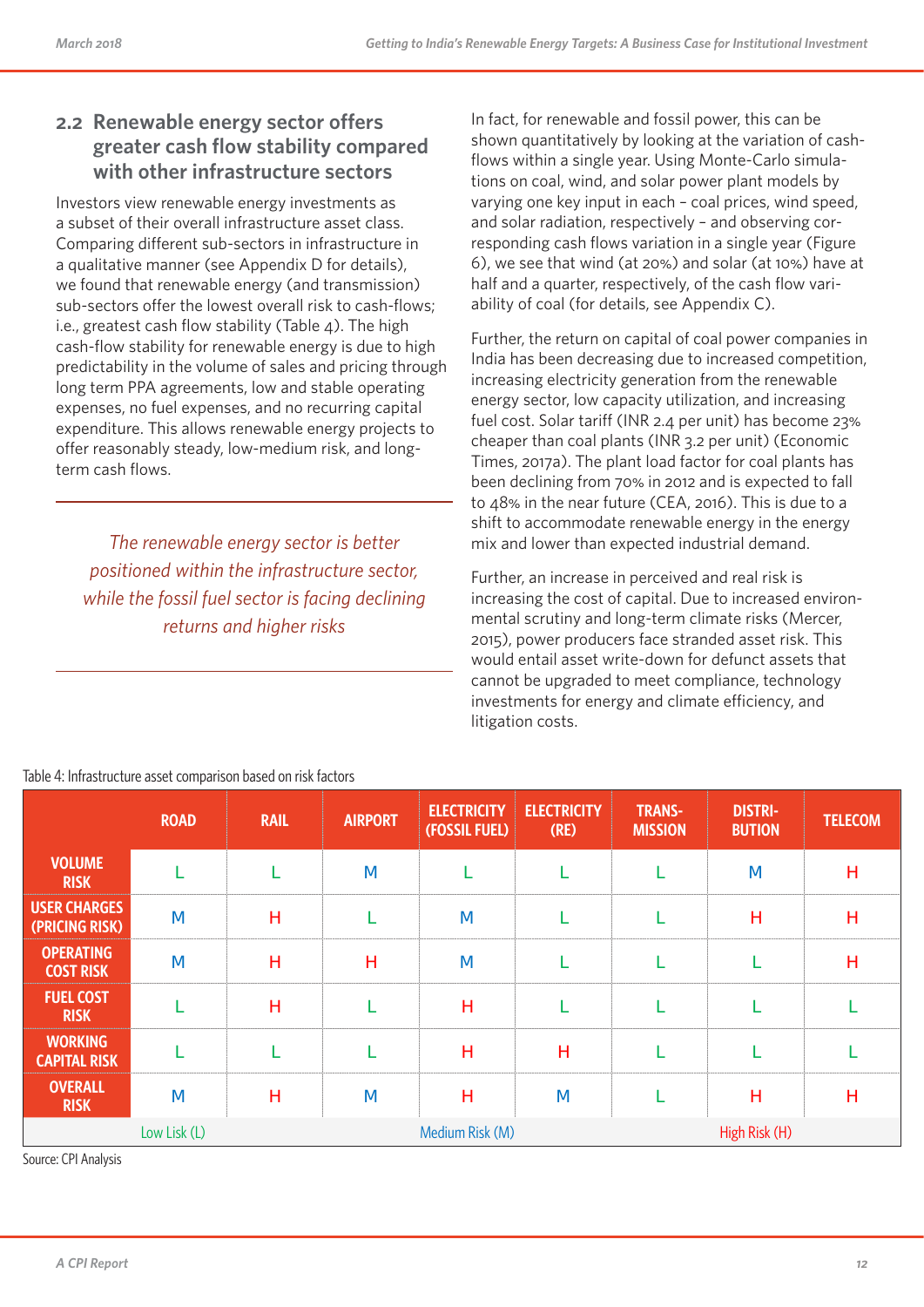

Figure 6: Cash flow variation in coal, wind and solar power plants

Source: Numbers are derived from simulated financial models (CPI)





Source: Bloomberg, CPI Analysis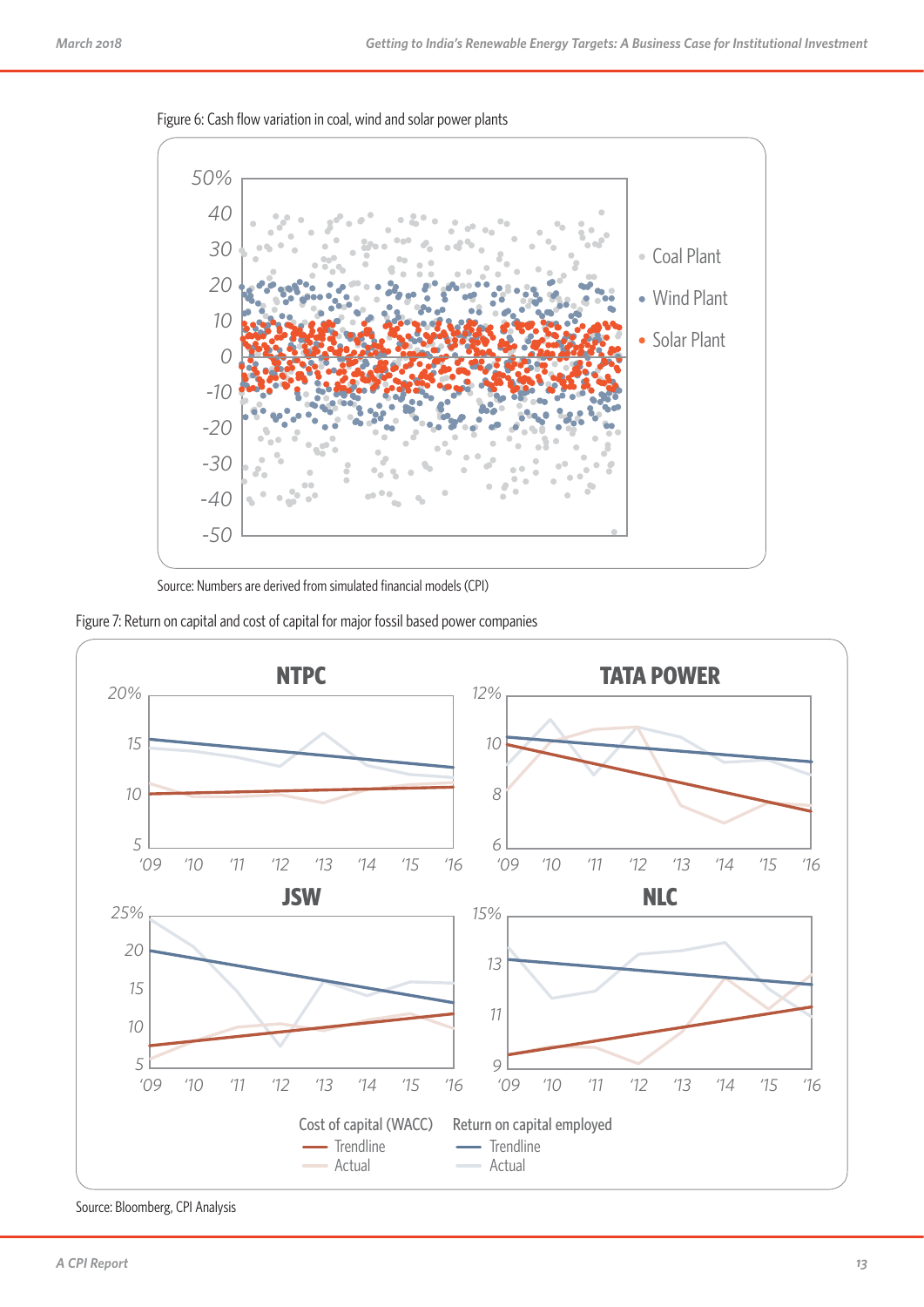Given the above risks, it is in the interest of the institutional investors to gradually rebalance their portfolio in favor of climate friendly investments, in India and elsewhere. Institutional investors allocate assets to different sectors based on their strategic allocation policies. The power sector, which is historically been dominated by fossil fuel, typically constitutes a large portion of

institutional investors' portfolio.<sup>6</sup> The deteriorating financial performance—eroding company profitability due to decreasing return on capital and increasing cost of capital—of the fossil fuel power companies (Figure 7) warrants rebalancing of the institutional investors' portfolios.

<sup>6</sup> Data collected from last 9 years (2008-2016) annual reports of Life Insurance Corporation.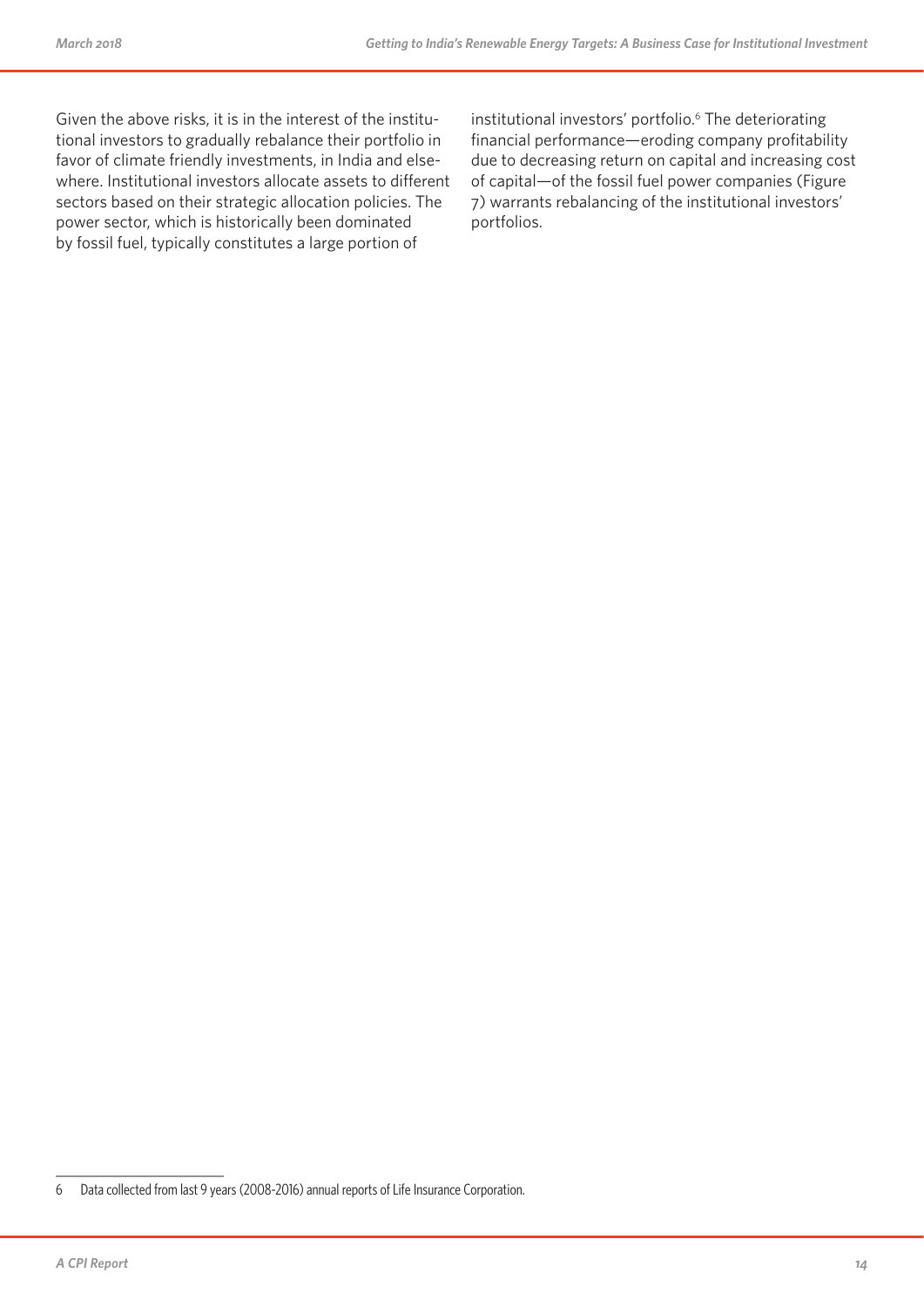# **3. Aligning institutional investors' objectives with renewable energy sector investment traits**

Institutional investors are bound by their fiduciary duties meant to maximize financial returns to their beneficiaries, without taking excessive risks, while also meeting their liabilities over the long-run. In this section, we not only explore a couple of related themes on making renewable energy investments in India attractive to institutional investors (Sections 3.1-3.3), we also provide a summary of different pathways available for renewable energy investments (Section 3.4).

We evaluated the match of institutional investor criteria with characteristics of renewable investments based on five objectives (Maginn et al, 2016) pursued by investors: returns, risk, liquidity, time horizons, and regulatory considerations.<sup>7</sup> Table 5 and Table 6 provide a matching analysis for domestic pension funds and domestic insurance companies followed by foreign institutional investors in Table 7. A separate analysis is provided for domestic pension funds and domestic insurance companies given significant differences in respective investment criteria.

*The renewable energy sector is a long-term and low-medium risk investment. This matches reasonably well with the risk, return, and long investment horizon requirements of institutional investors. Regulations pertaining to securities' ratings, listing, and liquidity, however, may restrict institutional investors' investments in renewable energy sector.*

We found that the investment requirements of domestic pension funds and insurance companies, which mostly seek yield generating investments in low-risk, long-duration assets align well with the investment profile of renewable energy. However, certain sector specific issues, such as off-taker risk and limited availability of listed securities, restrict the flow of investments. These barriers can be addressed through policy and regulatory interventions as highlighted in Section 4.2.

Over time renewable energy investment has also become more suitable to foreign institutional investors as the sector matured from small size, high risk-high return investment to large size, medium risk-moderate return investment. Although the expected returns from renewable energy projects have come down from 20% to 15%, this still matches investors' overall India market portfolio return requirements.

<sup>7</sup> We have excluded other two objectives like unique circumstances of particular investors and tax concerns from our analysis. Pension and insurance funds are usually exempted from taxation on investment income and realized capital gains, while unique circumstances depend on the specific status of investors.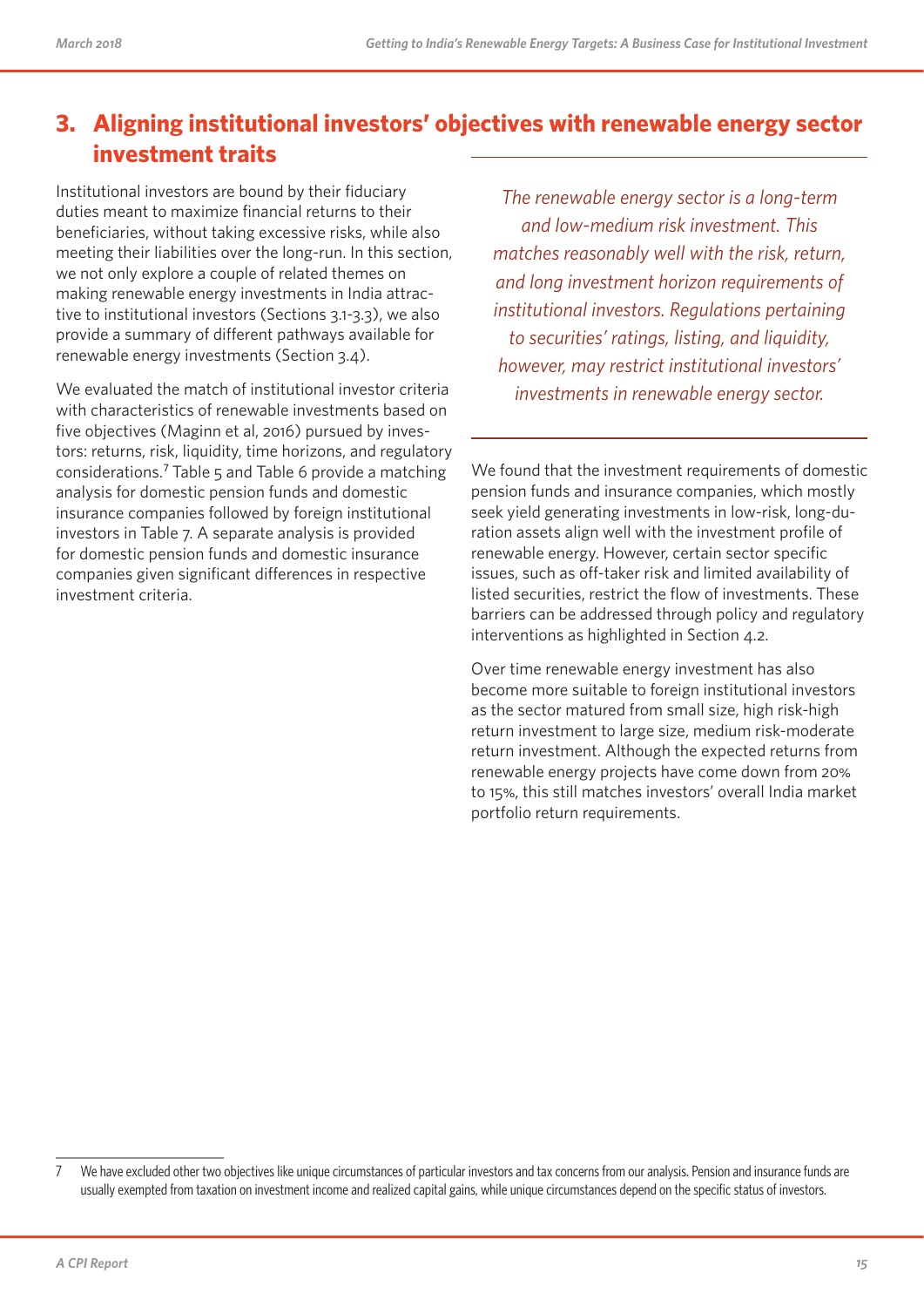### **3.1 Domestic Pension Funds**

| <b>CRITERIA</b>                     | <b>PENSION FUNDS' REQUIREMENT</b><br>(A)                                                                                                                                                                                      | <b>RENEWABLE ENERGY (RE) INVESTMENT</b><br><b>TRAITS</b><br>(B)                                                                                                                                                                                  | <b>PENSION FUNDS' SUITABILITY</b><br><b>WITH RE INVESTMENTS</b>                                                         | <b>MATCH</b> |
|-------------------------------------|-------------------------------------------------------------------------------------------------------------------------------------------------------------------------------------------------------------------------------|--------------------------------------------------------------------------------------------------------------------------------------------------------------------------------------------------------------------------------------------------|-------------------------------------------------------------------------------------------------------------------------|--------------|
| <b>RETURN</b> <sup>a</sup>          | Expected return on fixed income:<br>7.5%-8.2%<br>Expected return on equity: 14%-16%.                                                                                                                                          | Fixed income return: 7.5%-12% depending on the<br>stage of financing and ratings.<br>Equity return: 13%-18% depending on the invest-<br>ment stage and asset quality. <sup>b</sup>                                                               | Significant overlap of investor<br>expectations and renewable<br>energy characteristics                                 | <b>High</b>  |
| <b>RISK</b>                         | Preference for low-medium risk<br>investments<br>Also care about following risks:<br>Asset-liability mismatch: Inability to<br>pay at promised pay-outs on time<br>Short fall: Assets value becoming less<br>than liabilities | Steady and predictable cash flows at the project<br>level reduce asset-liability mismatch and short<br>fall risks.<br>However, sector specific risks (e.g., off-take risk)<br>need to be managed to reduce risk perception<br>(see Section 4.2). | With appropriate policy/regula-<br>tory changes, sectoral risks can<br>be mitigated appropriately (see<br>Section 4.2). | Medium       |
| <b>LIQUIDITY</b>                    | Need to hold excess cash (or liquid<br>assets) to meet contingent claims. <sup>c</sup>                                                                                                                                        | Historically, most investment opportunities are<br>unlisted; however, listed options (e.g., IDFs) are<br>becoming available (see Section 4.2.4). However,<br>these listed options are not main stream yet.                                       | With appropriate policy/regula-<br>tory support, listed options will<br>become more mainstream (see<br>Section 4.2)     | Low          |
| <b>INVESTMENT</b><br><b>HORIZON</b> | More than 10 years                                                                                                                                                                                                            | Between 10-25 years                                                                                                                                                                                                                              | Significant overlap of investor<br>expectations and renewable<br>energy characteristics                                 | <b>High</b>  |
| <b>REGULATORY</b>                   | Not allowed to invest in debt rated<br>lower than AA domestic rating;<br>are seldom allowed for investment in<br>illiquid assets.                                                                                             | Most renewable project debt is rated below AA,<br>due to sector specific risks.<br>Appropriate structuring (e.g., via IDFs) and risk<br>mitigation is required                                                                                   | With appropriate policy/regula-<br>tory support, appropriate ratings<br>can be achieved.                                | Low          |

Table 5: Domestic pension funds investment criteria matching with the renewable energy investment profile

Source: CPI analysis based on the information available as of writing.

a Needs long - duration securities, low risk fixed income instruments to meet long duration liabilities; also invest in equity to improve portfolio's performance

b Equity investment at the corporate level could yield an even higher return.

c However, Pension funds generally buy assets to hold them for long time to match the long maturity structure of liabilities. So, liquidity may not be a primary concern of pension funds.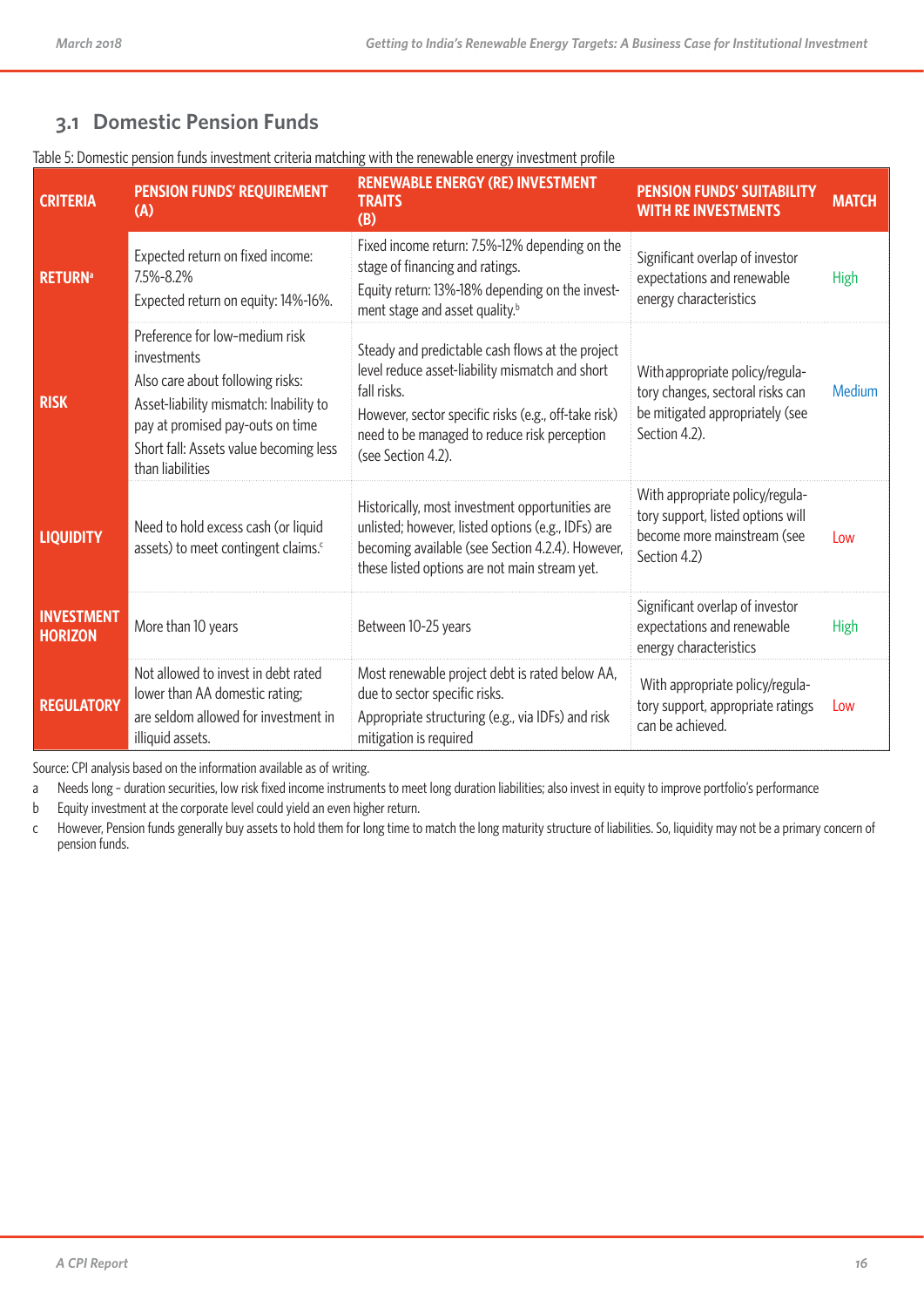# **3.2 Insurance Companies**

| Table 6: Insurance companies investment criteria matching with the renewable energy investment profile |  |  |  |  |
|--------------------------------------------------------------------------------------------------------|--|--|--|--|
|                                                                                                        |  |  |  |  |

| <b>CRITERIA</b>            | <b>INSURANCE COMPANIES'</b><br><b>REQUIREMENT</b>                                                                                                                                                                                                                              | <b>RENEWABLE ENERGY (RE) INVESTMENT</b><br><b>TRAITS</b>                                                                                                                                                                                                            | <b>INSURANCE COMPANIES'</b><br><b>SUITABILITY WITH RE</b><br><b>INVESTMENTS</b>                                                                                                                                                                                                                                                                          | <b>MATCH</b> |
|----------------------------|--------------------------------------------------------------------------------------------------------------------------------------------------------------------------------------------------------------------------------------------------------------------------------|---------------------------------------------------------------------------------------------------------------------------------------------------------------------------------------------------------------------------------------------------------------------|----------------------------------------------------------------------------------------------------------------------------------------------------------------------------------------------------------------------------------------------------------------------------------------------------------------------------------------------------------|--------------|
| <b>RETURN</b> <sup>a</sup> | Expected return on fixed income:<br>7.5%-8.5%<br>Expected return on equity: 15%-16%.                                                                                                                                                                                           | Fixed income return: 7.5%-12% depending on the<br>stage of financing and ratings.<br>Equity return: <sup>b</sup> 13%-20% depending on the<br>investment stage and asset quality.                                                                                    | Significant overlap of investor<br>expectations and renewable<br>energy characteristics                                                                                                                                                                                                                                                                  | <b>High</b>  |
| <b>RISK</b>                | Preference for low-medium risk<br>investments<br>Also care about following risks:<br>Reinvestment: Reinvesting at lower<br>rate than the initial rate<br>Credit: Bond Issuer default.<br>Climate: Inability to incorporate<br>climate change projections (See<br>Section 4.4). | Long duration of renewable investment can<br>reduce reinvestment risk significantly; plus<br>renewable investment reduces climate risk.<br>However, sector specific risks (e.g., off-take risk)<br>need to be managed to reduce risk perception<br>(see Section 4). | With appropriate policy/regula-<br>tory changes, sectoral risks can<br>be mitigated appropriately (see<br>Section 4).<br>Insurance regulators from various<br>countries are developing best<br>practices to address climate risks<br>(UN Environment 2017). IRDA can<br>come out with certain guidelines<br>for insurance companies (See<br>Section 4.3) | Medium       |
| <b>LIQUIDITY</b>           | Need to hold excess cash (or liquid<br>assets) to meet contingent claims <sup>c</sup> .                                                                                                                                                                                        | Historically, most investment opportunities are<br>unlisted; however, listed options (e.g., IDFs) are<br>becoming available (see Section 4.2.4). However,<br>these listed options are not main stream yet.                                                          | With appropriate policy/regula-<br>tory support, listed options will<br>become more mainstream (see<br>Section 4.2)                                                                                                                                                                                                                                      | Low          |
| <b>HORIZON</b>             | 2-40 years<br>(depending on insurance plans)                                                                                                                                                                                                                                   | 10-25 years                                                                                                                                                                                                                                                         | Significant overlap of investor<br>expectations and renewable<br>energy characteristics                                                                                                                                                                                                                                                                  | <b>High</b>  |
| <b>REGULATORY</b>          | Not allowed to invest in debt rated<br>lower than AA domestic rating;<br>Also allowed to invest in listed equity                                                                                                                                                               | Most renewable project debt is rated below AA,<br>due to sector specific risks.<br>Appropriate structuring (e.g., via IDFs) and risk<br>mitigation is required                                                                                                      | With appropriate policy/regula-<br>tory support, appropriate ratings<br>can be achieved.                                                                                                                                                                                                                                                                 | Low          |

Source: CPI analysis based on the information available as of writing.

a Most investments are in fixed income securities

b Equity investment at the corporate level could yield an even higher return

c Contingent claim is payment dependent on realization of uncertain future events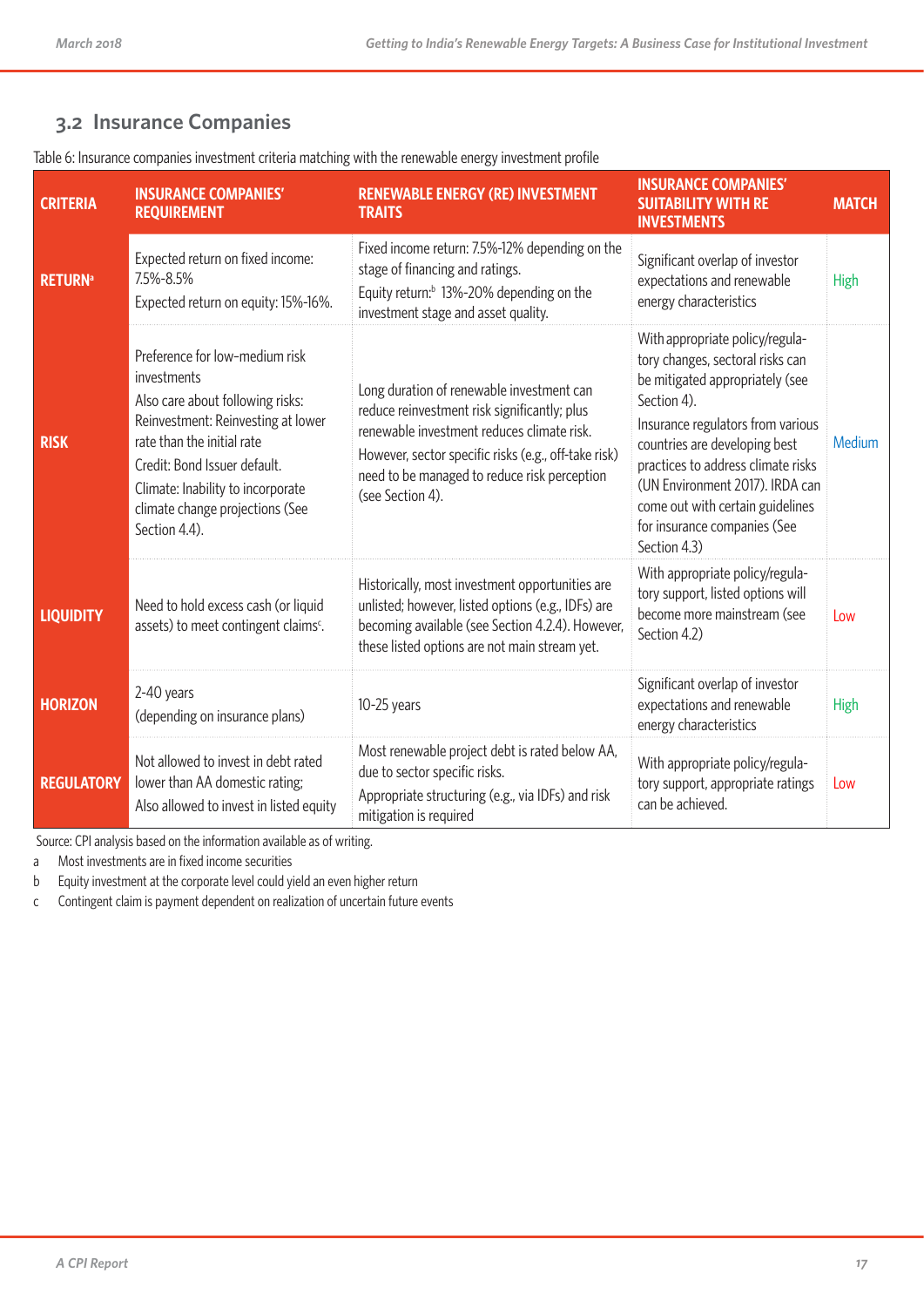### **3.3 Foreign Institutional Investors**

Facing declining returns<sup>8</sup> in their domestic markets, foreign institutional investors are looking for emerging markets to improve their portfolio performance (McKinsey, 2016). Renewable energy investments in India may offer appropriate opportunities for meeting the needs of foreign institutional investors.

#### Table 7: Foreign institutional investment criteria matches the renewable energy investment profile

| <b>CRITERIA</b>   | <b>FOREIGN INVESTORS'</b><br><b>REQUIREMENT</b>                                                                                                                                                | <b>RENEWABLE ENERGY (RE) INVESTMENT</b><br><b>TRAITS</b>                                                                                                                                                                                                          | <b>FOREIGN INVESTORS'</b><br><b>SUITABILITY WITH RE</b><br><b>INVESTMENTS</b>                                                                                                                                                                                                             | <b>MATCH</b> |
|-------------------|------------------------------------------------------------------------------------------------------------------------------------------------------------------------------------------------|-------------------------------------------------------------------------------------------------------------------------------------------------------------------------------------------------------------------------------------------------------------------|-------------------------------------------------------------------------------------------------------------------------------------------------------------------------------------------------------------------------------------------------------------------------------------------|--------------|
| <b>RETURN</b>     | Expected return on equity - 14%-18% <sup>a</sup> .                                                                                                                                             | Equity return: 13%-18% depending on the invest-<br>ment stage and asset quality.<br>However, unlisted returns are getting squeezed<br>in recent times due to auctions <sup>b</sup>                                                                                | Significant overlap of investor<br>expectations and renewable<br>energy characteristics<br>As the sector matures,<br>Institutional investment needs to<br>move from high-risk, high-re-<br>turn unlisted investments to<br>lower-risk, lower-return listed<br>investments (e.g., INVITs). | <b>High</b>  |
| <b>RISK</b>       | Currency risks, political instability and<br>high financial market volatility in an<br>emerging market.<br>Willing to take risk across the<br>spectrum, as long as returns are<br>commensurate | However, sector specific risks (e.g., off-take<br>risk, execution risk etc.) need to be managed to<br>reduce risk perception (see Section 4.2)                                                                                                                    | With appropriate policy/regu-<br>latory changes, sectoral risks<br>can be mitigated appropriately<br>(Section 4.2)                                                                                                                                                                        | Medium       |
| <b>LIQUIDITY</b>  | Can invest in both illiquid as well as<br>liquid investments.                                                                                                                                  | Traditionally, focus on high-risk, high-return<br>unlisted investments. With the sector maturing,<br>focus may need to shift to lower-risk, lower-re-<br>turn and/or listed investments. However, listed<br>investments (e.g., INVITs) are not mainstream<br>yet. | With appropriate policy/regu-<br>latory support, listed options<br>will become more mainstream<br>(see Section 5). Further, several<br>growing pure play RE compa-<br>nies <sup>9</sup> are in process of getting<br>listed, improving liquidity of the<br>sector.                        | Medium       |
| <b>HORIZON</b>    | Variable (e.g., 10-20 years or 5-8<br>years) based on financing route                                                                                                                          | $10-25$ years                                                                                                                                                                                                                                                     | Significant overlap of investor<br>expectations and renewable<br>energy characteristics                                                                                                                                                                                                   | High         |
| <b>REGULATORY</b> | Tied by regulatory restrictions limiting<br>investments across geographies,<br>sectors, and type of instruments.                                                                               | FIIs have a low exposer to renewable energy<br>sector in developed markets (CPI, 2013). FlIs<br>have a lower exposure to emerging markets<br>(OECD, 2015b)                                                                                                        | Investment regulation does not<br>appear to be a barrier for Flls<br>to invest in emerging market<br>securities                                                                                                                                                                           | High         |

Source: CPI analysis based on the information available as of writing.

a Expects returns 300-500 basis points above domestic markets after accounting country risk premium.

b http://www.livemint.com/Industry/0Cj7S0TtuhZqA2OmCsEQyL/Solar-power-bids-unsustainable-Bridge-to-India.html

<sup>8</sup> Real equity returns would fall by 140-150bps below the average of the past 30 years (7.9%), while fixed income returns would fall 300 to 400 basis points (from 5%) in high economic growth scenarios for the United States. The fall in expected returns would be similar in Europe too.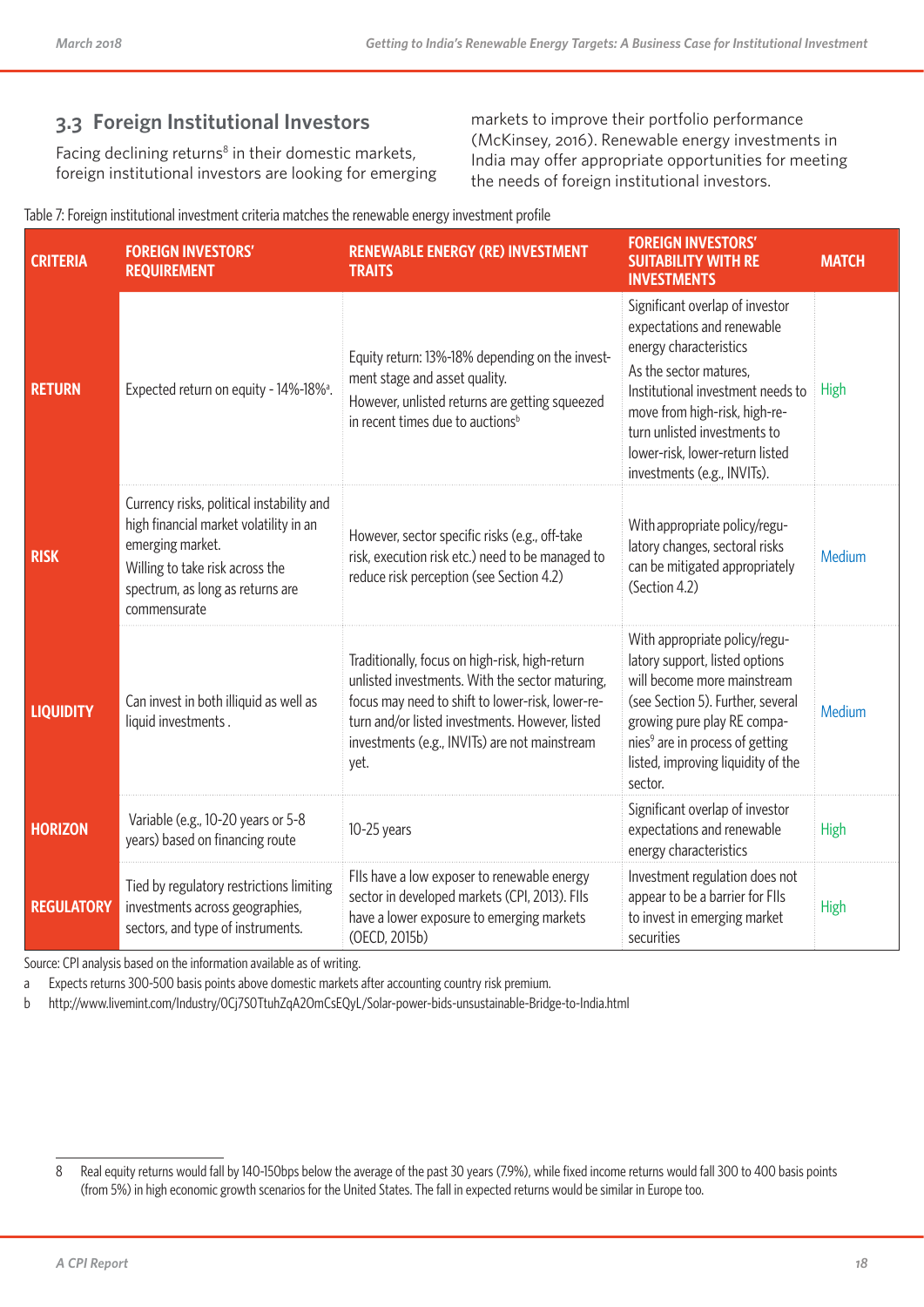### **3.4 Investment pathways for institutional investors to gain exposure to renewable energy**

An investor can gain exposure in the renewable energy sector through various listed and unlisted debt/lending opportunities, equity, and structured pathways. Listed instruments are easy to find in the market. Unlisted investments are made either directly<sup>9</sup> into companies or projects or indirectly<sup>10</sup> through unlisted funds. The

following are some of the pathways that allow institutional investors to invest in renewable energy:

- Investment through corporate equity and debt (both at the project and corporate level, green bonds, and AIF structure are suitable for FIIs
- Investment through corporate and project debt/ lending, InvIT, IDFs, and NBFCs are suitable for DIIs

Table 10 provides a summary of different ways institutional investors can invest in India renewable energy.

Table 10: Investment universe for investors, domestic institutional investors (DII) and foreign institutional investors (FII) in renewable sector and suitability.

| <b>INVESTMENT</b><br><b>CATEGORY</b> | LISTED /<br><b>UNLISTED</b> | <b>INSTRUMENT</b>                                                                             | <b>SUITABILITY WHETHER THE INSTRUMENT MEET INVESTORS</b><br>INVESTMENT OBJECTIVES (RETURN, RISK, INVESTMENT HORIZON,<br>LIQUIDITY, AND REGULATORY REQUIREMENTS)        |
|--------------------------------------|-----------------------------|-----------------------------------------------------------------------------------------------|------------------------------------------------------------------------------------------------------------------------------------------------------------------------|
|                                      | Listed                      | Corporate Debt                                                                                | Suitable for both domestic institutional investors (DIIs) and<br>$+$<br>foreign institutional investors (FIIs).<br>Rating, due to sector level risks, is a constraint. |
|                                      | Listed                      | Project Debt                                                                                  | Suitable for DIIs.<br>$+$<br>Rating, due to sector level risks, is a constraint.<br>$\equiv$<br>Size of project debt could be a constraint.                            |
| Fixed Income                         | Unlisted                    | Corporate and Project Lending                                                                 | Suitable for domestic insurance companies and FIIs.<br>$+$<br>Domestic pension funds are not allowed.<br>$\equiv$<br>Size could be a constraint for FIIs.              |
|                                      | Listed                      | Green Bonds                                                                                   | Suitable for investments by both DIIs and FIIs;<br>$+$<br>Need to become mainstream<br>$\equiv$                                                                        |
|                                      | Listed                      | Infrastructure Debt Fund (IDF)<br>- Investing heavily in RE sector                            | Suitable for DIIs.<br>$+$<br>Not suitable for FII, due to low yields.<br>$\equiv$                                                                                      |
|                                      | Listed                      | Corporate                                                                                     | Not suitable for DIIs.<br>Suitable for Flls;<br>$+$<br>There are not many options yet                                                                                  |
| Equity                               | Unlisted                    | Corporate                                                                                     | Dlls not allowed to invest.<br>$\equiv$<br>Suitable for Flls.<br>$+$                                                                                                   |
|                                      | Unlisted                    | Project                                                                                       | Dlls are not allowed.<br>Suitable for FII<br>土<br>Size would be a constraint                                                                                           |
|                                      |                             | Alternative Investment Fund<br>(AIF) who are investing in RE<br>sector - Both Debt and Equity | Suitable for DIIs (Allowed to invest in AIFs).<br>$+$<br>Suitable for smaller Flls<br>$+$                                                                              |
| Investment<br>Vehicle                |                             | NBFCs like IREDA - Both Debt<br>and Equity                                                    | Suitable for both DIIs and FIIs<br>$+$<br>There is only a single NBFC exclusively lending to RE sector                                                                 |
|                                      |                             | Infrastructure Investment Trust<br>(InvITs)                                                   | Suitable for both DIIs and FIIs given yield generation<br>$+$<br>There is not a single renewable energy specific InvIT                                                 |

<sup>9</sup> Direct investing is defined as investing in which the future asset owner makes the decision to take part in a specific investment (WEF, 2014)

<sup>10</sup> Indirect investing is made through securities or funds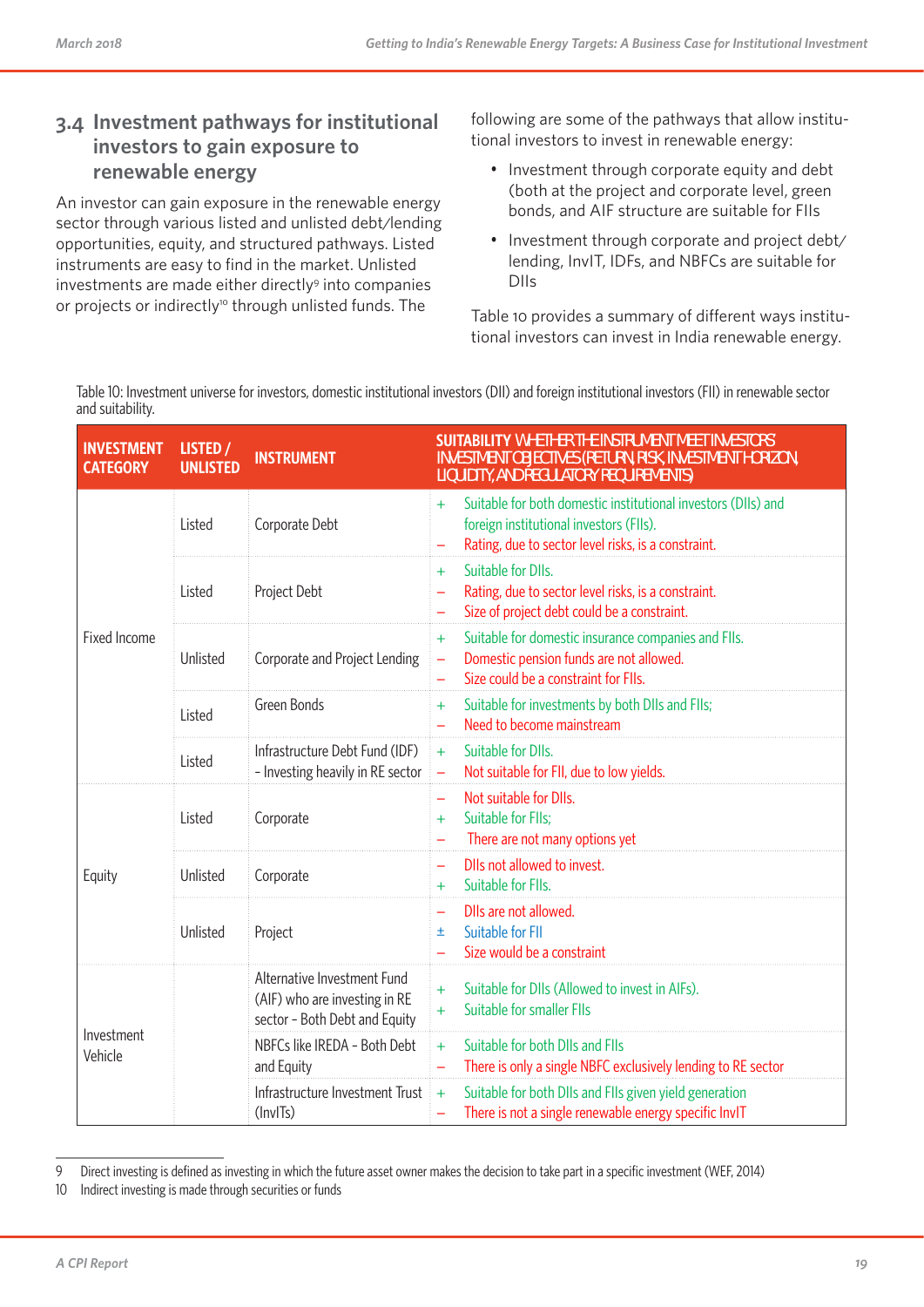# **4. Key barriers faced by institutional investors and suggested solutions**

### **4.1 Overview**

As we see in Section 3, investment in renewable energy may become more attractive for institutional investors, provided certain barriers are addressed. In this section, we examine these barriers and explore potential solutions, including efforts over time, to these barriers. We note that our solutions are not the final word; however, this discussion is a starting point for removing key barriers to institutional investment in renewable energy.

In order to indicate the significance of the various barriers to institutional investment in Indian renewable energy, we have prioritized the barriers according to their severity level, using a ranking system of 1 to 5, with 1 being the most severe (Table 8). These rankings are based on a simplistic count of interviewees reporting these barriers as a concern (see Appendix E for details).

Table 8: Barriers faced by institutional investors in the renewable energy sector.

| <b>RANKING FOREIGN</b> |                              | <b>DOMESTIC</b>              |
|------------------------|------------------------------|------------------------------|
|                        | Off-taker risk               | Off-taker risk               |
| 2                      | Currency risk                | Low credit ratings           |
| 3                      | Lack of financial securities | High perceived risk          |
| 4                      | High perceived risk          | Lack of financial securities |
|                        | Small size of investment     | Regulatory/policy risks      |

### **4.2 Barriers and suggested solutions**

We now discuss each of these barriers, including solutions attempted so far, issues with current solutions, and way forward. These solutions warrant further research to assess their feasibility and impact. CPI, through its future work, intends to continue to work and delve deeper to actualize these potential solutions.

#### **Off-taker risk:**

This occurs due to delays in payment for power purchased by the primary off-takers, the state DISCOMS. DISCOMs have an accumulated loss of INR 3.8 lakh crore and outstanding debt of INR 4.3 lakh crore (as on  $Mar'2015$ .<sup>11</sup> A primary reason for this is the bad financial situation of the DISCOMs due to inefficient economic and operational practices (India Ratings and Research, 2017a). A long-term solution is to fix the root-causes, as it is now tried by the Ujwal DISCOM Assurance Yojana

11 http://pib.nic.in/newsite/printrelease.aspx?relid=130261

(UDAY). Though UDAY has shown promise in reducing operational inefficiencies and improving financial performance in selected cases (Economic Times, 2017b), it is still early to measure the effectiveness of the UDAY scheme in reducing the off-take risk. This indicates that, in the short-to-midterm, alternate solutions need to be explored.

A promising option is tripartite agreements between the central government, state governments, and the Reserve Bank of India (Bridge to India, 2017). These ensure, in case of state DISCOM delays, payments from central government to the beneficiary of the agreement, while withholding from the corresponding state governments. However, currently these agreements are available only for public-sector intermediaries – NTPC and SECI – between renewable power developers and state DISCOMs. Therefore, NTPC and SECI contracts are considered attractive (India Ratings and Research, 2017b)).

In cases when NTPC and SECI are not present as intermediaries, a credible payment security mechanism may be required (CPI, 2016a), either by the corresponding state, or via a standalone payment security mechanism (PSM). Though such payment security has been provided in the highly successful Rewa auction in Madhya Pradesh (Business Line, 2016), they are not commonplace yet. As an alternative, standalone PSMs may prove to be an attractive option (CPI, 2016a). However, it is still early days for these standalone PSMs, and they need to be designed appropriately and transparently to ensure they provide the appropriate risk mitigation (Shrimali and Reicher, 2017).

#### **Currency risk:**

Currency risk is a potential issue when labilities are in a foreign currency (e.g., USD), but operating cash flows are in a local currency (e.g., INR). Due to expected and unexpected devaluation in the local currency, borrowers face currency risk. This risk is typically addressed by purchasing a currency swap in the market. However, not only are these market-based swaps expensive (e.g., approx. 7% pts) they also may not be available for longer durations (e.g., beyond 5 years) (The Lab, 2016a).

To address this issue, many promising solutions have been proposed, including using a risk buffer to manage currency volatility (CPI, 2015) as well as using tail risk guarantees (The Lab, 2016b). These solutions show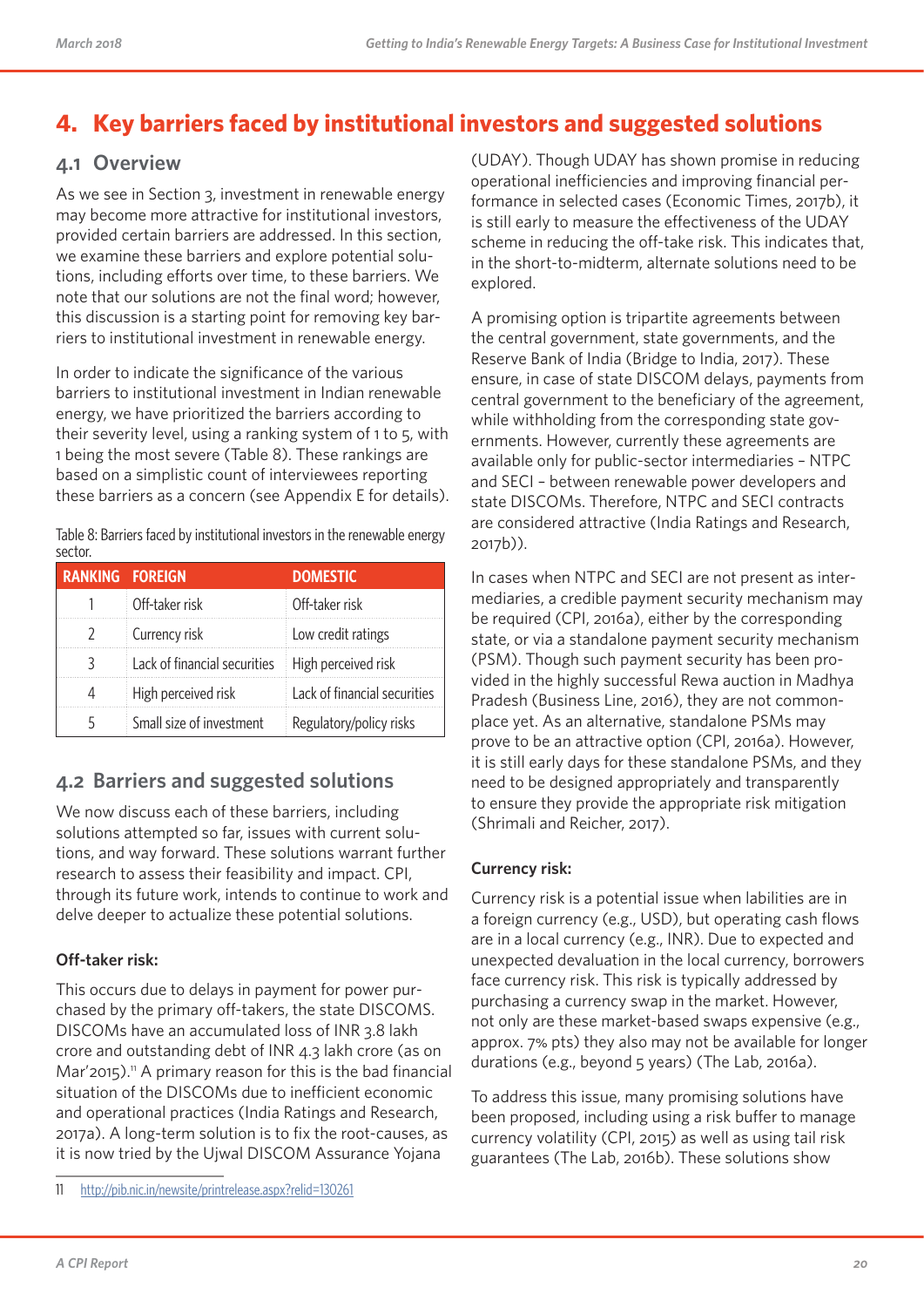promise in reducing the cost of currency hedging by up to 50%, while providing a leverage of up to 10X for public money. However, these solutions still need to be implemented in appropriate public-private partnerships.

#### **Low credit ratings:**

Because of sector specific risks, including off-taker risk, the perception of overall risk of renewable energy vehicles may be higher than what is required to get to the AA domestic rating – the minimum rating required by institutional investors to invest. Though there is a specific solution, in the form of a partial credit guarantee (PCG) offered by IIFCL (Business Standard, 2016a), this is not considered successful yet, with only two renewable energy issuances so far, and those in 2016.

Issues with the PCG include the following: Investors are still not clear about the transaction structure and the yield of bonds is still not attractive given the quantum of guarantee (CPI, 2016a). One of the key issues with these credit enhanced bonds is that, though these bonds are priced appropriately in the market, the net benefit compared to bank debt does not justify the transaction costs. As an example, with PCG, the benefit is a maximum of 1.50%. With cost of PCG at least 0.5% and cost of transaction at least 0.5%, the net benefit of at most 0.5% does not justify the hassle of a bond issuance.<sup>12</sup>

In this context, we believe that the following initiatives may prove helpful. First, targeted awareness programs may provide greater clarity on the transaction structure of PCG-backed bonds. Second, initial subsidization of guarantees and transaction fees may encourage issuers to actively pursue PCG-backed bonds instead of pursuing alternate avenues. Once a sizeable (PCG in renewable energy sector) market is created and the proof of concept is in place, the cost of guarantee (diversification benefits) and transaction fee (size and learning benefits) can be reduced (Gozzi et al, 2016).

#### **Lack of financial securities:**

A key reason for low investment levels from domestic institutional investors in the renewable energy sector is lack of investable securities as most developers are borrowing and not issuing securities.

Institutional investors typically look for listed (and liquid) vehicles to make majority of their investments. In India, policymakers have been aware of the need for these vehicles, and they have been gradually created, both for debt (green bonds, IDFs<sup>13</sup>) as well as equity (InvITs14) financial vehicles. So, the issue appears to be not so much of the presence of these vehicles, but of getting them to work for institutional investment in renewable energy. In this context, common issues include availability of (mostly de-risked) operational projects (Business Line, 2017) as the sector matures over time as well as the credit quality of vehicles.

For debt, IDFs (especially IDF-NBFCs) appear to be the suitable vehicles for institutional investment in renewable energy. Though current IDFs are not specialized in renewable energy, they do hold a large (~30%) percentage of renewable energy assets (Annual reports of IDF-NBFCs). Green bonds also provide an avenue for investments, and India's green bond issuances stood at USD 3.2 billion (CBI April, 2017). However, most of the green bond offerings have been at corporate level, with only a few project bonds offered so far.

In this context, one of the promising solutions is to incentivize banks and Non-Banking Financial Companies (NBFCs), for instance Indian Renewable Energy Development Agency (IREDA),<sup>15</sup> to securitize their renewable energy project loan portfolio. The Government can cover the cost related to securitization of renewable energy loan pools (transaction cost) and subsidize partial guarantee fees on bonds issued through securitization structures. These incentives will encourage NBFCs and banks to securitize their loans exposed to the renewable energy sector. Further, the Reserve Bank of India (RBI) can reduce risk weightage on renewable energy loans, which results in reducing regulatory capital requirements of banks and NBFCs for renewable energy loans. This will result in improving return of assets of banks and free up their regulated capital to lend more to the renewable energy sector. This could be suitable avenue for future work to explore how portfolios of assets can be warehoused and securitized for bond offering.

For equity, InvITs provide suitable vehicles for institutional investors seeking yield in renewable energy. However, it is still early days for InvITs, let along renewable energy ones. Currently, there are only two

<sup>12</sup> CPI Analysis

<sup>13</sup> IDFs offer an opportunity for investment in illiquid and low rated infrastructure sectors including renewable energy sector through their unique structures. They source debt capital through issuance of debt from investors, particularly from institutional investors

<sup>14</sup> This structure allows yield seeking and low risk institutional investors to invest in mostly illiquid operational assets.

<sup>15</sup> The lending arm of the Indian Ministry of New and Renewable Energy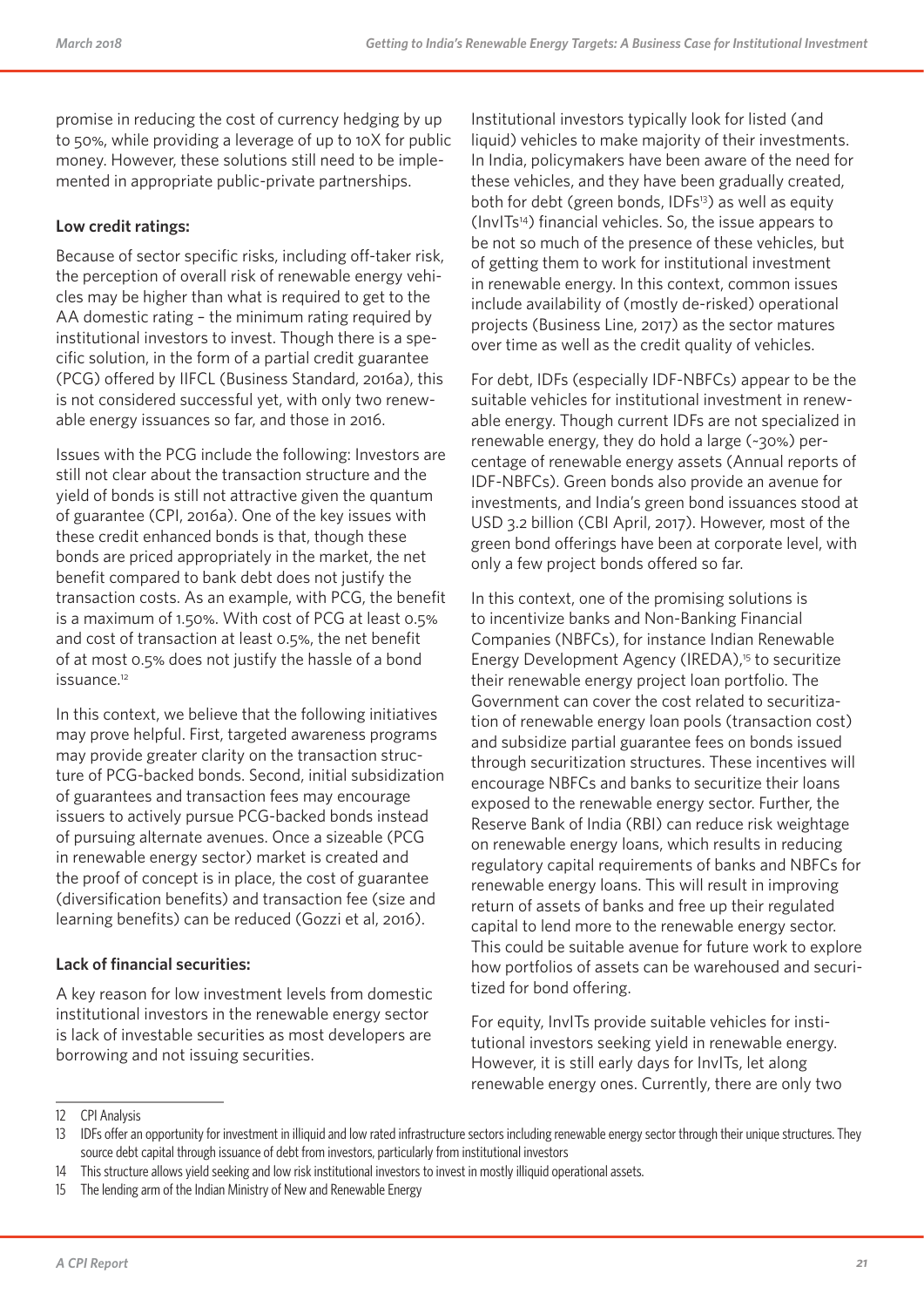functional InvITs in the Indian market and both are not from the renewable energy sector, and investors are still trying to get comfortable with these vehicles. However, some renewable energy InvITs are being explored, while facing competition from corporate level public issuances<sup>16</sup>.

#### **High Perceived Risk:**

Investors are hesitant to invest in the Indian renewable energy sector due to lack of historical performance record and lack of understanding of the risks at various stages in the renewable energy sector.

A possible solution could be institutional investors building a renewable energy specialized direct investment team, which can conduct due diligence of renewable energy projects (CPI, 2013). Building a direct investment team in big emerging markets is likely to be a good value proposition for large foreign institutional investors to do project financing. Similarly, for domestic institutional investors, such direct investment teams will allow for careful evaluation of direct exposure in illiquid infrastructure assets.

#### **Small Size of Investment:**

The size of investment deal is an important factor for institutional investors in order to justify their high due diligence and transaction costs. Minimum size for direct investment of domestic institutional investors and foreign institutional investors is USD 1 million and USD 100 million, respectively.

Securitization can address small loan size barrier to a great extent and transition the securities of renewable energy sector into investable securities for domestic pension and insurance funds (India Lab, 2016b). The existing small loan pool of renewable energy assets can be bundled, securitized, and sold as asset-backed securities, which can address the issue of small size. In addition, diversification benefits of pooled funds, diversified by states and by developers, can improve the ratings of securities. In addition, tranching of asset-backed securities can improve certain classes of securities.

Another solution could be building a not-for-profit, feebased intermediary to source deals, structure deals, and conduct due diligence on behalf of investors seeking direct investment in the renewable energy sector. Such an intermediary would be able to address the investment size needs of varied investor types – small, medium, and large. It would allow matching of long term investors of capital (demand side) with on-board project developers, independent power producers, companies, and projects (supply side).

#### **Regulatory / Policy risk:**

The investors in this sector are facing multiple regulatory and policy risks like uncertainty around continuity of numerous government incentives. Policy stability and clear signals can mitigate these risks and concerns among investors (CPI, 2016a). The recently closed REWA bid is an example, wherein a three tier payment security mechanism, state guarantee, deemed generation clause, termination compensation, etc. incorporated in the contract<sup>17</sup> helped reduce uncertainty for investors.

#### **Renegotiation Risk:**

A new risk that has emerged over time is the renegotiation of contracts. Due to an unprecedented decrease in solar tariffs because of decline in both technology and finance costs, in recent months, several state-owned power distribution utilities (DISCOMs) are rescinding and revisiting on their previously agreed power purchase agreements (PPAs), which were contracted at higher tariffs. Although the PPAs are legally binding, this sends wrong signals to companies and investors.

Possible solutions include development of a strong PPA (eliminating all the loopholes in the PPA), making PPAs contractually enforceable in the court of law, speedier resolution of suits related to PPAs in the courts, and making renegotiation not an apparent option in the PPA (India Ratings, 2017c). In case of non-honoring of commitment from either party, a well calibrated quick resolution mechanism should be in place.

<sup>16</sup> https://economictimes.indiatimes.com/markets/stocks/news/acme-group-looking-to-raise-capital-through-invit/articleshow/58859606.cms

<sup>17</sup> http://niti.gov.in/writereaddata/files/Manu%20Srivastava.pdf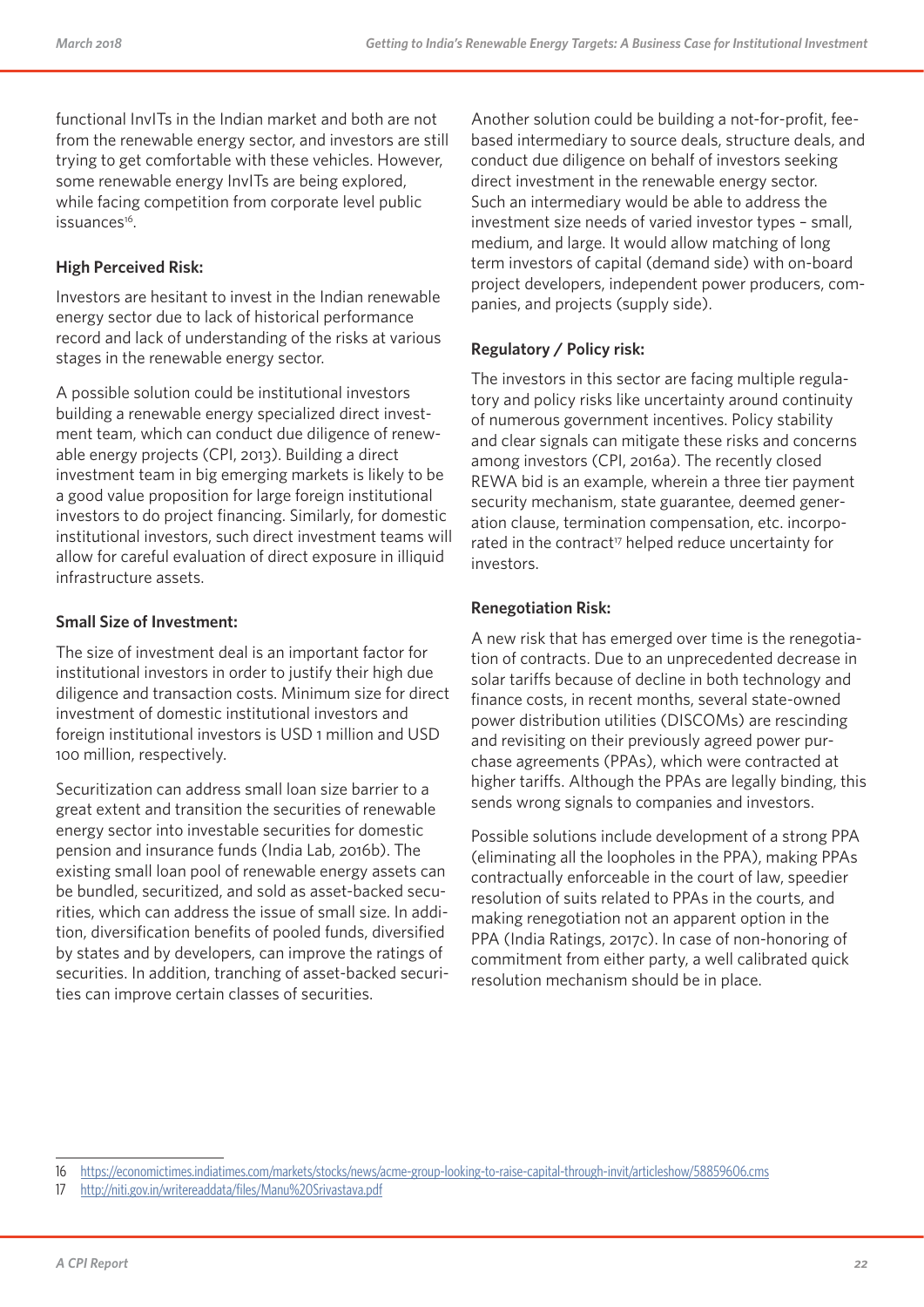### **4.3 The way forward for insurance regulators**

In the longer-term, insurance regulators can consider introducing certain guidelines to protect beneficiaries against climate risks. These guidelines are discussed below, but it is worth noting that they warrant further research to assess their feasibility in terms of whether institutional investors could follow them, and also their potential impact on renewable energy financing. CPI, through its future work, intends to continue to assess these guidelines.

#### **Issue guidelines on developing risk management frameworks to manage climate risk**

Domestic insurance companies are not currently incorporating climate risk in their investment decision making<sup>18</sup>. However, numerous studies indicate that climate risk will have adverse impacts on several sectors these investors currently have exposure to climate risk (Mercer 2016). Investors should assess their portfolio exposure to sectors that are likely to be adversely affected by risks emanating from climate change in coming years (Andersson et al. 2016). This will give them a head start to gradually diversify from such high carbon sectors. In addition, investors should also consider investment opportunities in sectors such as renewable energy amongst others that could mitigate climate risk in their portfolios.

#### **Introduce investment regulation for carbon footprint disclosure**

Institutional investors across the world, along with fulfilling their fiduciary duty of maximizing returns, are moving towards socially responsible investing. This entails divesting stakes from high carbon sectors and

diversifying to climate friendly sectors in their portfolio. Given many investors' long-term portfolio exposure to climate risk (Energy Policy, 2011) (e.g. stranding of fossil fuel assets), the need for socially responsible investing makes both business and social sense. A mandate requiring institutional investors to disclose the carbon footprints of their portfolios will allow both investors and companies to assess the true impact of climate change risk on their portfolios and activities in the long run and take investment decisions accordingly. Also, it will allow retail investors, who contribute to the corpus of pension funds and insurance companies, to make an informed choice on their insurance and pension policies. Ultimately, such disclosures can accelerate finances into low carbon infrastructure sectors including renewable energy sector.

#### **Create a mandate to assign green ratings in addition to credit ratings for financial securities**

In addition to the mandatory credit rating, all companies should provide green ratings on their financial securities. These ratings would allow investors who evaluate environmental aspects in their investment decision making to make more informed decisions around securities. To introduce such a mandate, the government could provide incentives to companies or rating agencies to introduce green ratings. The Government of India subsidizes credit rating costs for micro and small enterprises to access credit markets and reduce their financing costs, allowing these small companies to compete with larger players (Onicra). A similar subsidy for green ratings for the renewable energy sector could be instrumental as companies in this sector are usually small or medium and also need long term debt funding at competitive rates. This type of policy would align with the Government's priority to grow the renewable energy sector.

<sup>18</sup> Based on interviews with institutional investors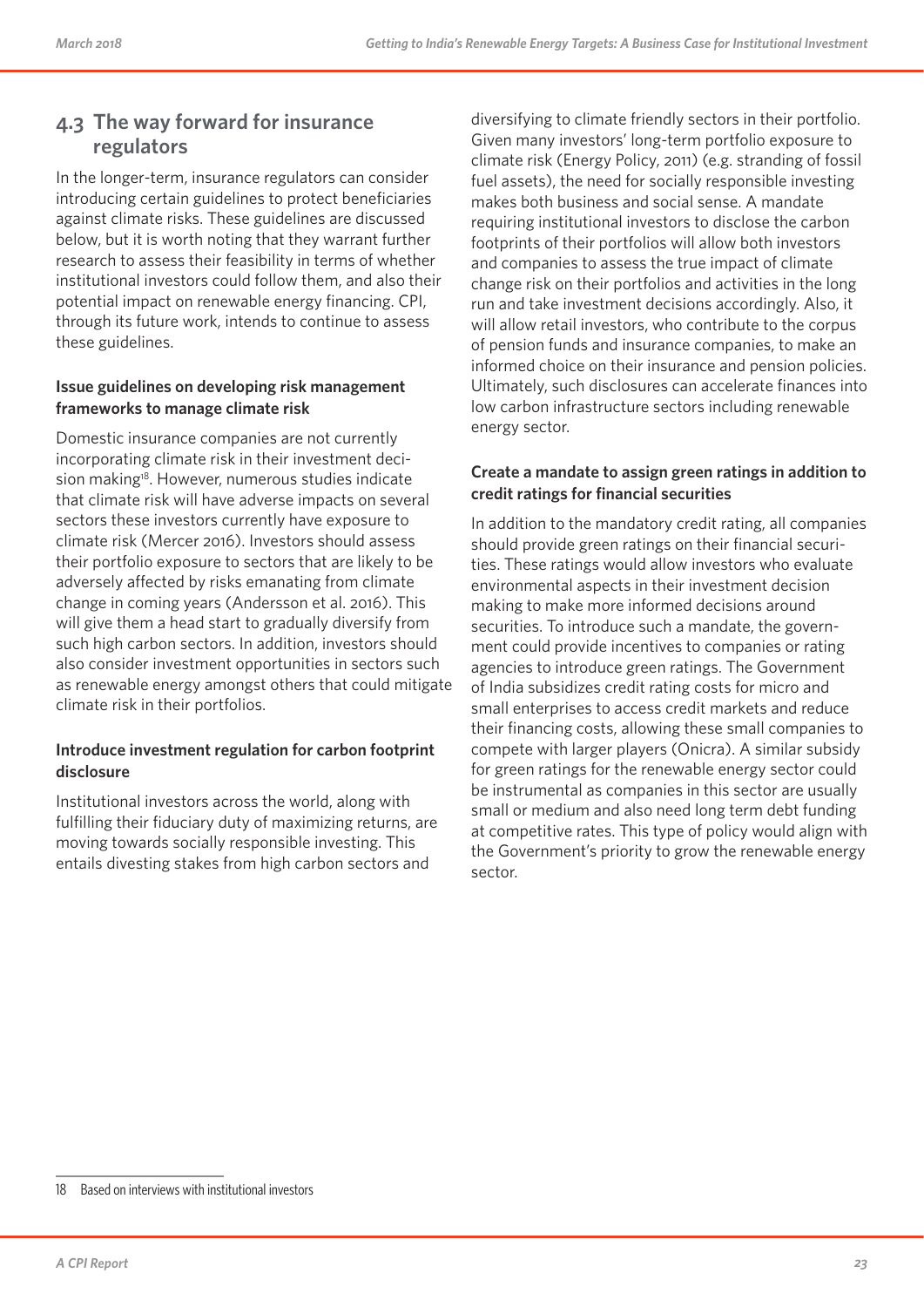### **4.4 Next steps for Institutional investors**

Institutional investors can follow certain practices to better leverage opportunities in renewable energy sector:

#### **Relax maximum sectoral allocations in favor of strategic sub sectoral allocations**

Institutional investors generally have target allocations in various sectors in accordance with their long-term strategic asset allocation policies (Hertrich, 2013). Renewable energy is considered to be a part of the power sector<sup>19</sup>, which is limiting investors to invest more in renewable energy, especially when the sector is experiencing high growth. The traditional long term strategic asset allocation is largely based on historical performance, and often fails to take into account emerging trends in various sectors (Sharpe, 2010). As rapid technological innovations changes an industry's dynamic rapidly, back-ward looking strategic asset allocations would underperform compared to the broader market, and possibly generate lower return than minimum required returns (Blackrock, 2016a).

The power sector is a case in point. The power sector is going through a transition phase as renewable energy contribution to the overall energy mix is increasing at a rapid pace and this trend will continue for the next two decades (BNEF, 2016). The existing power portfolio of investors (mostly exposed to fossil based power) would underperform due to declining demand for fossil based power; resulting in underperformance of investors' power portfolio. Therefore, investors should consider increased investments in subsectors like renewable energy within their overall portfolios either by increasing subsector allocations, or increasing exposure to the power sector more generally as they cannot sell off entire fossil fuel based power assets immediately.

#### **Invest in forward-looking, theme-based avenues:**

The previous suggestion leads us to a broader point for more forward looking and theme-based investments by institutional investors as compared to backward looking investments based on historical performance and benchmarks. Such theme-based investments yield results in the long run (Responsible Investor, 2014), fitting well with institutional investor's long investment horizons. Renewable energy sector amongst other climate risk mitigating sectors could be part of such theme-based investments (Blackrock, 2016b).

<sup>19</sup> Data collected from last 9 years (2008-2016) annual reports of Life Insurance Corporation.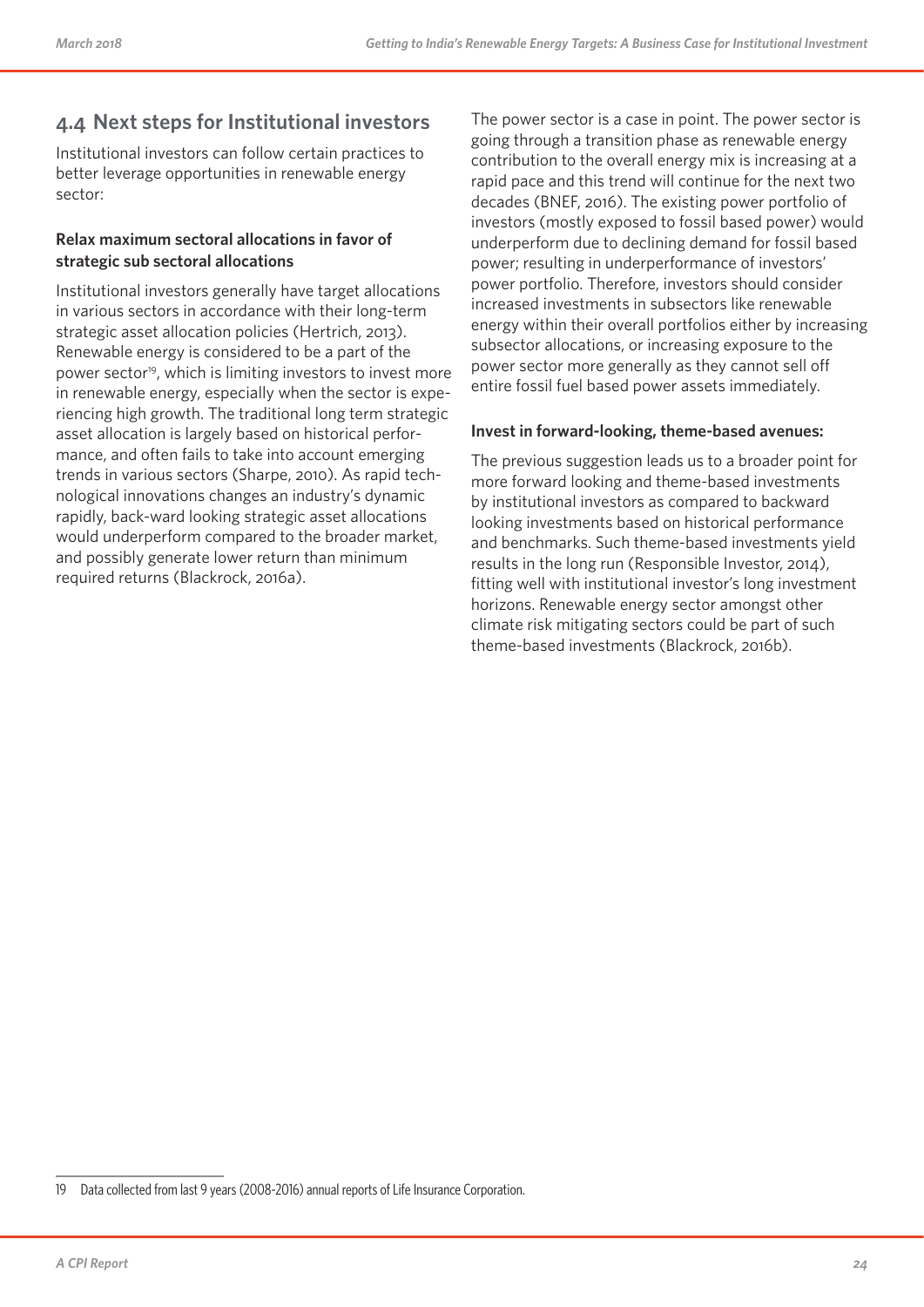# **5. Concluding thoughts**

In order to meet its national renewable energy targets, India needs to mobilize around ~USD 450 billion of financing capital over 2016-2040. In this study, we found that renewable energy in India is an attractive opportunity for institutional investors. Renewable energy is characterized by long investment horizons and reasonably predictable returns. These characteristics, along with strong policy commitments and robust long-term growth prospects of the sector, provide a strong potential match for institutional investment, which seeks lowrisk, long-duration assets.

Despite this apparent match, institutional investors are facing numerous barriers to their investment in the sector. Some of the key barriers faced by investors include off-taker risk, regulation, lack of adequate liquid financial securities, and limited understanding of the renewable energy sector. Foreign institutional investors are additionally constrained by currency risk and lack of adequate size of investments.

We have outlined some initial potential solutions from the policy, regulatory, and investor perspectives, which require future research. In particular, potential research could focus on the following topics:

- Developing a risk management framework for institutional investors to assess and manage climate risk;
- Conducting an exploratory study on the feasibility, structuring, and functioning of a not-forprofit fee based financial intermediary to source deals and projects for investors seeking direct investment in renewable energy sector;
- Engaging in theme-based investment research studies in various climate mitigation and adoption sectors; and
- Conducting a study on regulations of capital flows from institutional investors into climate sector
- Engaging in further feasibility and impact analysis of various solutions.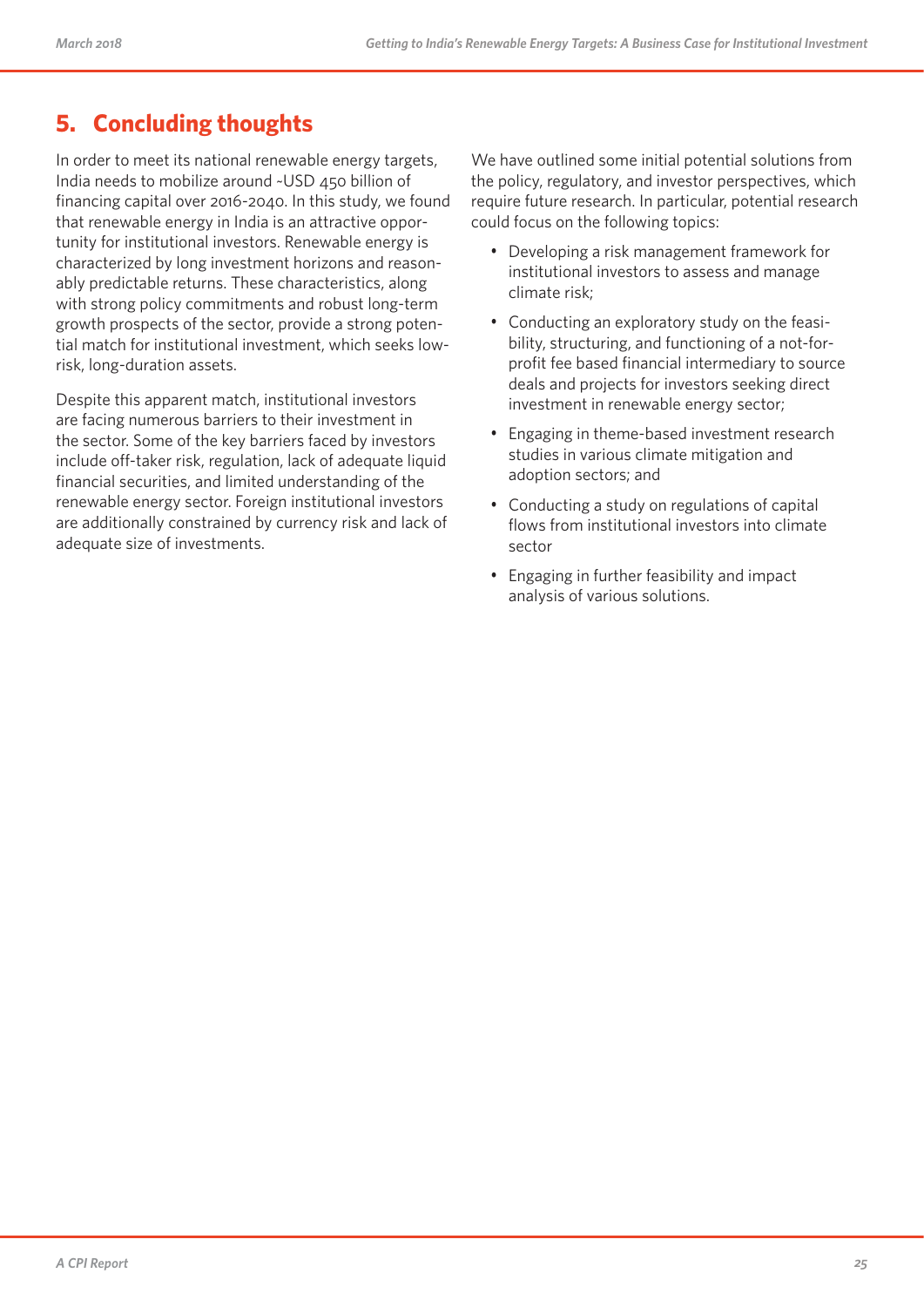### **6. References**

- Amenc, N., P. Malaise, and L. Martellini. 2004. Revisiting core-satellite investing: A dynamic model of relative risk management. Journal of Portfolio Management
- Amenc. N., Goltz. F., and A. Grigoriu, 2010. Risk Control through Dynamic Core-Satellite Portfolios of ETFs: Applications to Absolute Return Funds and Tactical Asset Allocation. EDHEC-Risk Institute
- Andersson, M. Bolton, P. and Samama F. 2016. Hedging Climate Risk. Financial Analysts Journal
- Blackrock. 2016a. The Mainstreaming of Renewable Power Sector growth of an infrastructure sector. https://www.blackrock.com/au/intermediaries/ literature/market-commentary/blackrock-themainstreaming-of-renewable-power-en-au.pdf
- Blackrock Investment Institute. 2016b. Adapting portfolios to climate change: Implications and strategies for all investors.
- Bloomberg New Energy Finance. 2016. New Energy Outlook.
- Bridge to India. 2017. SECI gets a significant boost to its credit rating. http://www.bridgetoindia.com/ seci-gets-significant-boost-credit-rating/
- Business Line. 2016. Three-layer safety mesh brings down Rewa solar power tariffs. http://www.thehindubusinessline.com/companies/threelayer-safety-mesh-brings-down-rewa-solar-power-tariffs/ article9640454.ece
- Business Standard. 2016a. IIFCL's credit enhancement debuts with renewable energy issuance; http:// www.business-standard.com/article/companies/ iifcl-s-credit-enhancement-debuts-with-renewable-energy-issuance-115092301088\_1.html
- Central Electricity Authority Ministry of Power. Dec 2016. Draft National Electricity Plan. http://www. cea.nic.in/reports/committee/nep/nep\_dec.pdf
- Centre for study of Science, Technology and Policy. 2016. Policy note on Re-assessment of India's On-shore Wind Power Potential. http://www. cstep.in/uploads/default/files/publications/stuff/ c1d1ec51806ba5d1716b15b01d89e4f9.pdf
- Clayman.M.R. Fridon. M.S. Troughton. G.H. Scanlan. M. 2016. Corporate Finance, 2ed: A Practical Approach. Willey
- Climate Bonds Initiative. 2017. Bonds & Climate Change: State of the Market
- Climate Policy Initiative. 2013. The Challenge of Institutional Investment in Renewable Energy. http://climatepolicyinitiative.org/wp-content/ uploads/2013/03/The-Challenge-of-Institutional-Investment-in-Renewable-Energy.pdf
- Climate Policy Initiative. 2015. Reaching India's Renewable Energy Targets Cost-Effectively: A Foreign Exchange Hedging Facility.
- Climate Policy Initiative. Dec 2016. Reaching India's Renewable Energy Targets: The Role of Institutional Investors. https://climatepolicyinitiative. org/publication/reaching-indias-renewable-energy-targets-role-institutional-investors/
- Climate Policy Initiative. 2016a. Driving Foreign Investment to Renewable Energy in India: A Payment Security Mechanism to Address Off-Taker Risk
- Damodaran. A. 2008. Damodaran on Valuation. 2ed. **Willey**
- Economic Times. 2017a. Solar power tariff drops to historic low at Rs 2.44 per unit. https://economictimes.indiatimes.com/industry/energy/power/ solar-power-tariff-drops-to-historic-low-at-rs-2- 44-per-unit/articleshow/58649942.cms
- Economic Times. 2017b. Discoms save Rs 15K crore under UDAY scheme.http://economictimes. indiatimes.com/industry/energy/power/discomssave-rs-15k-crore-under-uday-scheme/articleshow/60084903.cms
- Energy Policy. 2011. Strategic choices for renewable energy investment: Conceptual framework and opportunities for further research
- EY. Various years. EY Renewable energy country attractiveness index. http://www.ey.com/gl/en/ industries/power---utilities/renewable-energy-country-attractiveness-index
- Frankfurt School-UNEP Centre/BNEF. 2017. Global trends in renewable Energy Investment. http:// fs-unep-centre.org/sites/default/files/publications/globaltrendsinrenewableenergyinvestment2017.pdf
- Gozzi. J.C. and Schmukler. S. 2016. Public Credit Guarantees and Access to Finance. Warwick Economics Research Paper Series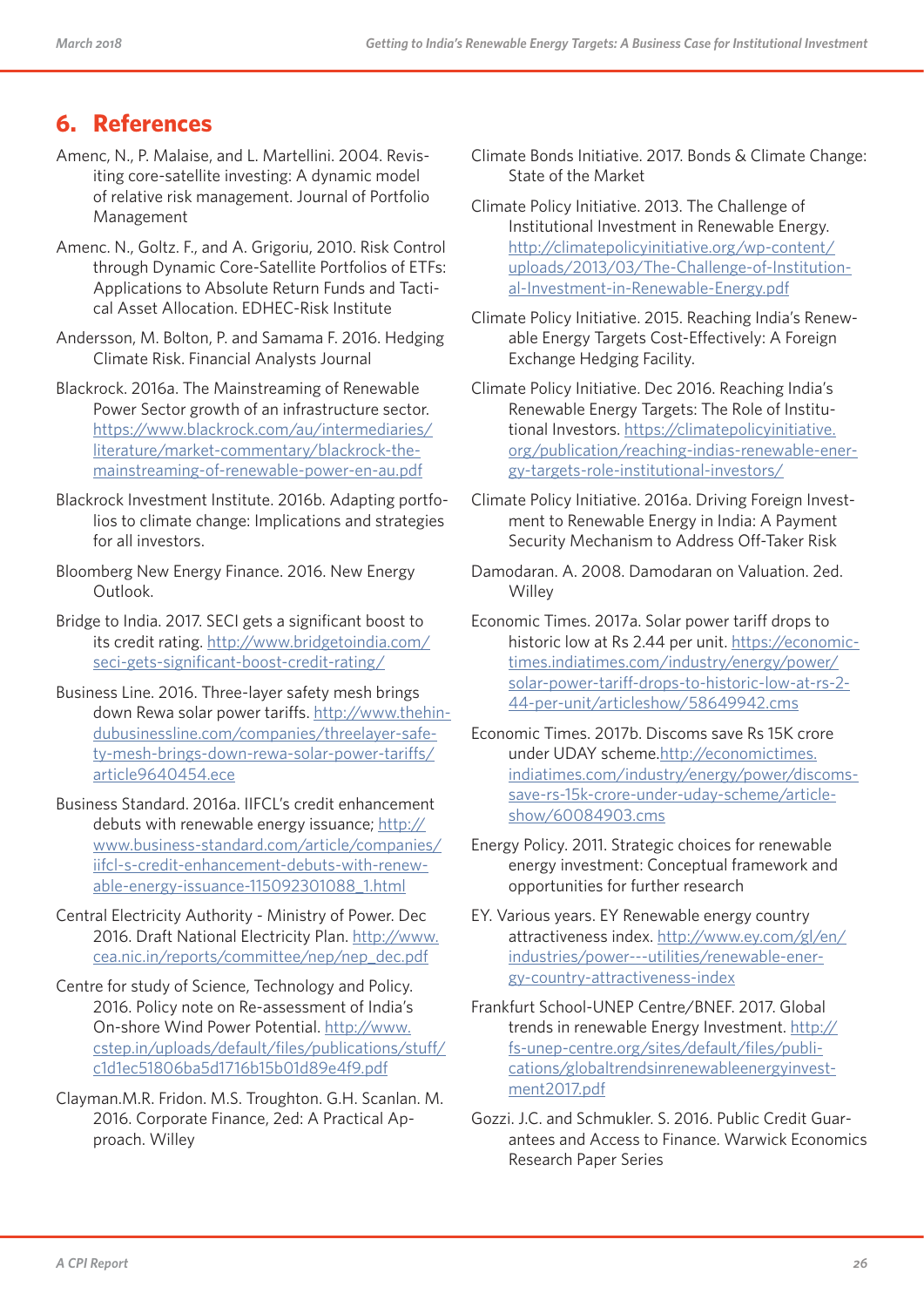- Hertrich. C. 2013. Asset Allocation Considerations for Pension Insurance Funds: Theoretical Analysis and Empirical Evidence. Springer.
- Hindustan Times. Jun 2017. SoftBank's India solar ambitions may gain from PM Modi's electric vehicle push
- ICRA. 2017. India Infradebt Limited Rating. https://www. icraresearch.in/Credit\_Perspective/DownloadRationalFile?RationalId=35249
- India Ratings and Research. 2017a. Ujwal DISCOM Assurance Yojana (UDAY) , Green Shoots in Financial Performance of Discoms Visible, Although Challenges Remain. https://www.indiaratings. co.in/PressRelease?pressReleaseID=28369&title=UDAY%3A-Green-Shoots-in-Financial-Performance-of-Discoms-Visible%2C-Although-Challenges-Remain
- India Ratings and Research. 2017b. Assigns IRB InvIT Fund a Long Term Senior Debt Rating of 'IND AAA'. https://www.indiaratings.co.in/PressRelease?pressReleaseID=26142&title=India-Ratings-Assigns-IRB-InvIT-Fund-a-Long-Term-Senior-Debt-Rating-of-%E2%80%98IND-AAA%E2 %80%99%3B-Outlook-Stable
- India Ratings and Research. 2017c. Market Wire: Strong Payment Mechanism Partly Contributes to Solar Tariff Free Fall; Solar Projects Funding To Ease.
- Maginn. JL, Tuttle. DL., and DW. McLeavey et al. Managing Investment Portfolios, 3ed: A Dynamic Process. 2016.Wiley.
- McKinsey Global Institute. 2016. Diminishing Returns: Why Investors May Need to Lower their Expectations.https://www.mckinsey.com/~/media/mckinsey/industries/private%20equity%20and%20 principal%20investors/our%20insights/why%20 investors%20may%20need%20to%20lower%20 their%20sights/mgi-diminishing-returns-full-report-may-2016.ashx
- McKinsey. 2014. From indexes to insights: The rise of thematic investing.
- Mercer. 2015. Investing in a time of climate Change. https://www.mercer.com/content/dam/mercer/ attachments/global/investments/mercer-climate-change-report-2015.pdf
- MNRE. 2017. Tentative State-wise break-up of Renewable Power target. http://mnre.gov.in/file-manager/UserFiles/Tentative-State-wise-break-up-of-Renewable-Power-by-2022.pdf
- NITI Aayog Government of India. 2017. Draft National Energy Policy. http://niti.gov.in/writereaddata/ files/new\_initiatives/NEP-ID\_27.06.2017.pdf
- OECD. 2015b. Risk and Return characteristics of infrastructure investment in Low Income Countries. https://www.oecd.org/g20/topics/development/ Report-on-Risk-and-Return-Characteristics-of-Infrastructure-Investment-in-Low-Income-Countries.pdf
- OECD. 2016. Business and Finance Outlook (Chapter 5). http://www.oecd.org/investment/investment-policy/BFO-2016-Ch5-Green-Energy.pdf
- OECD. 2017a. Economic Outlook for Southeast Asia, China and India.. http://www.keepeek.com/ Digital-Asset-Management/oecd/development/ economic-outlook-for-southeast-asia-china-andindia-2017\_saeo-2017-en#page34
- Onicra. http://www.onicra.com/ASPX/Credit-Rating-FAQs.aspx
- Responsible-investor.com. 2014. Clean Thematic Investing
- Roth Capital Partners, 2016
- Sharpe. W.F. 2010. Adaptive Asset Allocation Policies. Financial Analysts Journal. CFA Institute
- Shrimali, G. and D. Reicher. 2017. Instruments to Mitigate Financial Risk in Indian Renewable Energy Investments. Standford – Precourt Institute for Energy.
- Singleton, J. Clay 2005. Core-Satellite Portfolio Management. New-York: McGraw-Hill.
- The Lab India Innovation Lab for Green Finance. 2016a. FX Hedging Facility Lab Instrument Analysis
- The Lab India Innovation Lab for Green Finance. 2016b. Rooftop Solar Private Sector Financing Facility
- World Bank. 2004. Global Development Finance harnessing Cyclical Gains for Development
- World Bank. 2017. Matching institutional investors and infrastructure investments. http://blogs. worldbank.org/ppps/matching-institutional-investors-and-infrastructure-investments
- World Bank. 2017a. Doing Business http://www.doingbusiness.org/rankings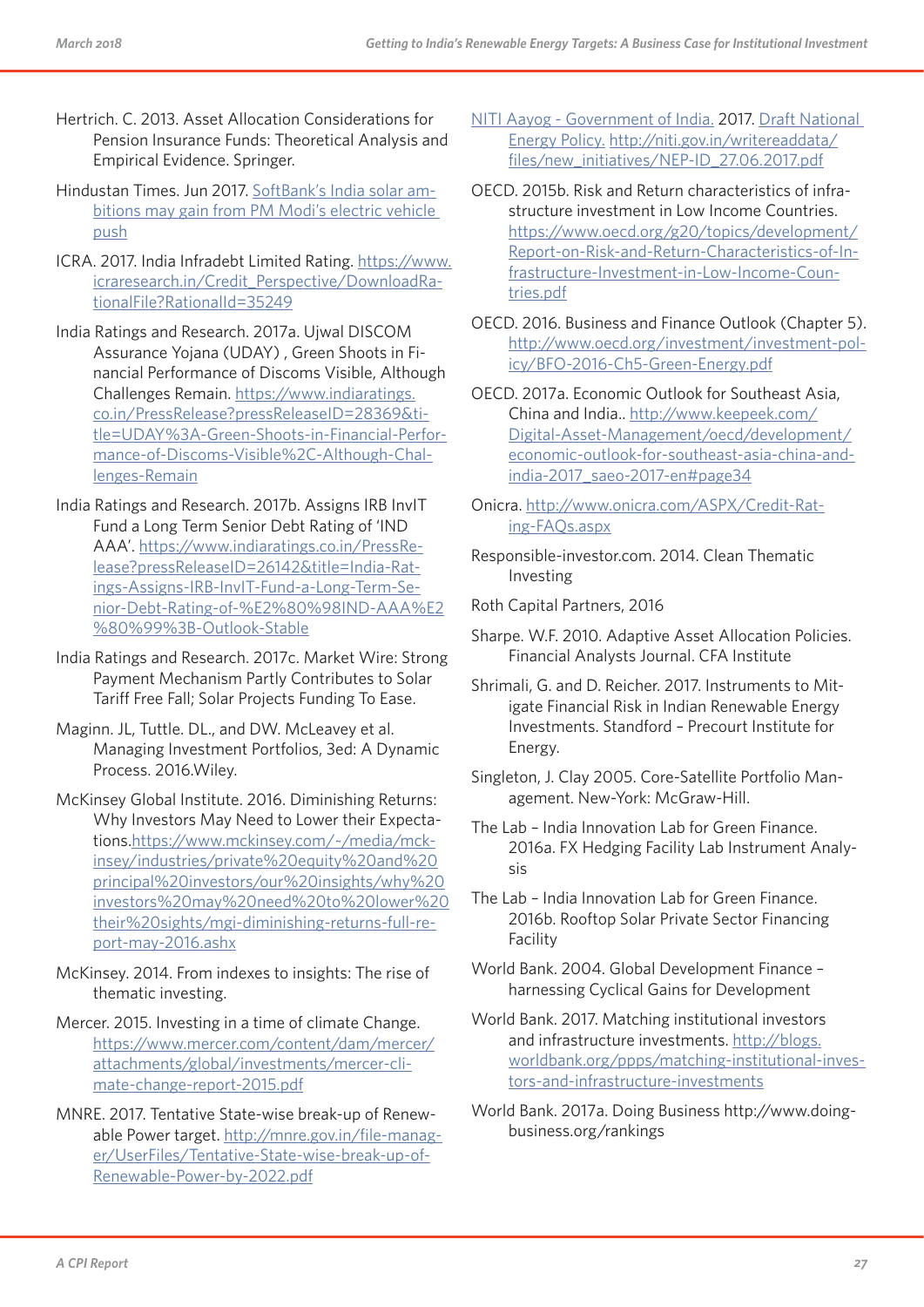World Economic Forum. 2014. Direct Investing by Institutional Investors: Implications for Investors and Policy-Makers. http://www3.weforum.org/docs/ WEFUSA\_DirectInvestingInstitutionalInvestors.pdf World Economic Forum. 2017. The Global Competitiveness Report 2017-2018. http://reports.weforum. org/global-competitiveness-index-2017-2018/

https://www.unenvironment.org/news-and-stories/ press-release/insurance-supervisors-develop-best-practices-address-climate-risk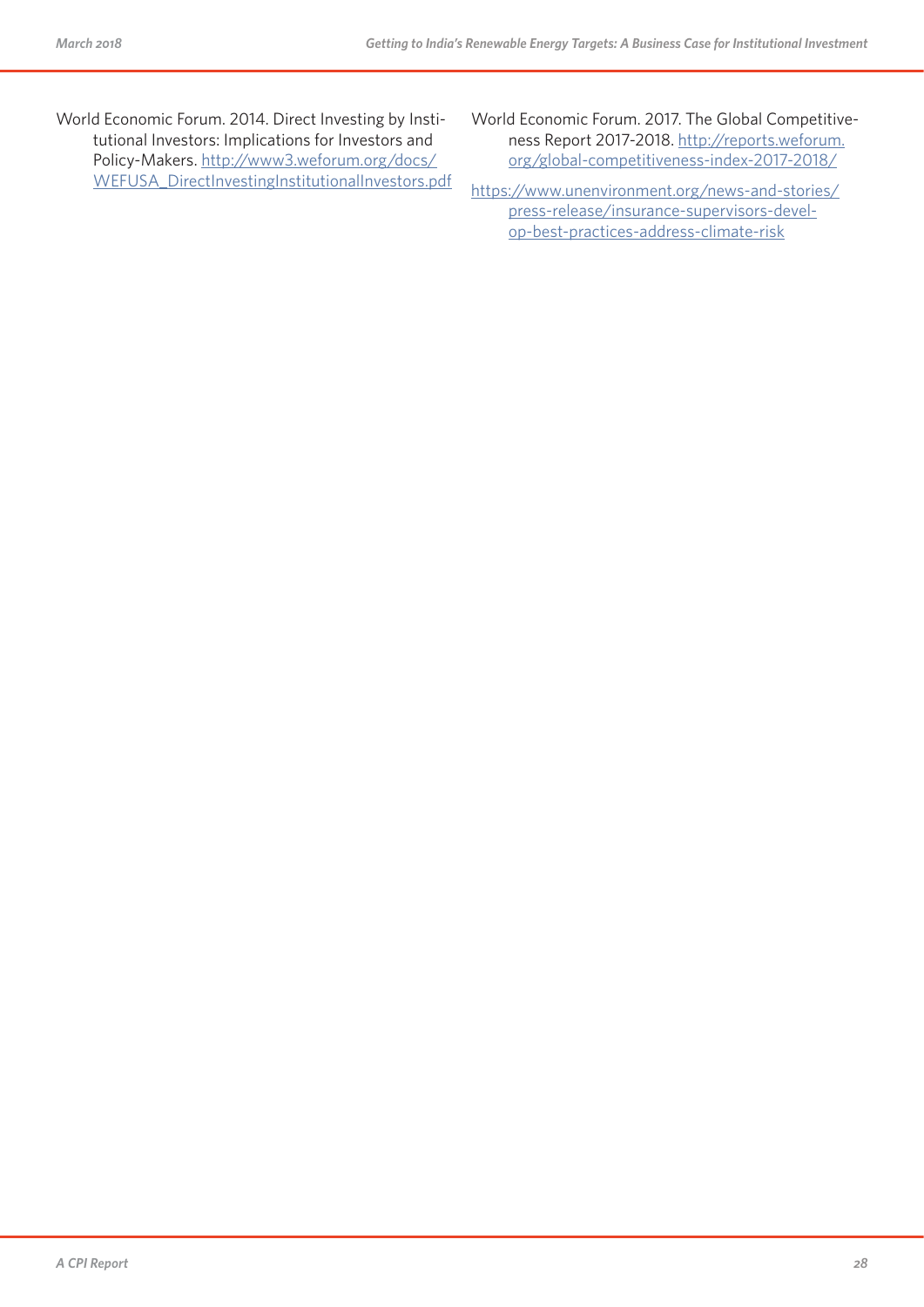| <b>COUNTRY</b> | <b>NEW RE INVT.</b><br><b>2016 (USD BN)</b> | <b>NATIONAL TARGETS FOR RE</b>                                                       | <b>SHARE OF ELECTRICITY</b><br><b>GENERATED FROM RE</b> | <b>NATIONAL TARGET FOR</b><br><b>SHARE OF ELECTRICITY</b><br><b>GENERATED FROM RE</b> |
|----------------|---------------------------------------------|--------------------------------------------------------------------------------------|---------------------------------------------------------|---------------------------------------------------------------------------------------|
| China          | 78.3                                        | Solar - $>110$ GW<br>Wind - >210GW by 2020                                           | 5%                                                      | No national targets                                                                   |
| US             | 46.4                                        | No national target<br>30% renewables electricity use by 2025                         | 8.4%                                                    | No national targets                                                                   |
| UK             | 24.0                                        | Wind offshore - 38GW by 2030                                                         | 23%                                                     | No national targets                                                                   |
| Japan          | 14.4                                        |                                                                                      | 7.9%                                                    | 22-24% by 2030                                                                        |
| Germany        | 13.2                                        | Wind onshore - 2.5GW ann.<br>Wind offshore - 6.5 GW by 2020<br>Solar PV - 2.5GW ann. | 31%                                                     | 40-45% by 2025                                                                        |
| India          | 9.7                                         | Solar -100 GW<br>Wind $-60$ GW<br>Biomass - 10GW by 2022                             | 6.6%                                                    | 40% by 2030                                                                           |
| <b>Brazil</b>  | 6.8                                         | Wind - 24GW by 2024<br>Bio power                                                     | 12%                                                     | 23% by 2030                                                                           |
| South Africa   | $4.5^*$                                     | RE - 17.8 GW by 2030                                                                 |                                                         | 9% by 2030                                                                            |
| Mexico         | $4.0^*$                                     | 20 GW by 2030                                                                        | 8.9%                                                    | 35% by 2024                                                                           |
| Canada         | 1.7                                         | No national targets                                                                  | 7.3%                                                    | No national targets                                                                   |
| France         | 2.6                                         | Solar - 8GW by 2020<br>Wind - 25 GW by 2030                                          | 19%                                                     | 40% by 2030                                                                           |

# **Appendix A: National renewable energy targets by countries**

Source: Global Trends in Renewable Energy Investment 2017 Report, REN21 Renewables Global Status Report (GSR) 2017, World Bank and country specific government reports.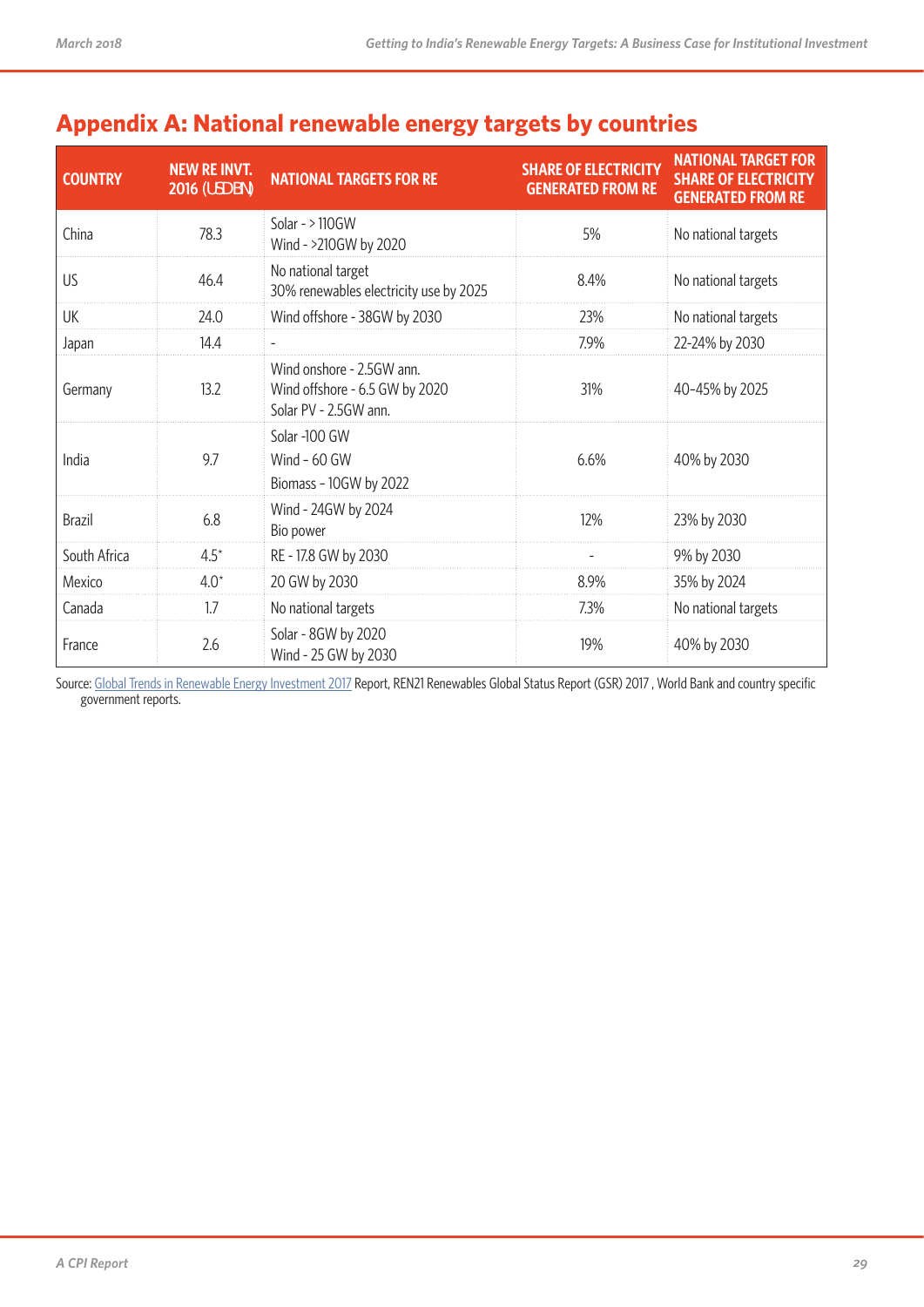# **Appendix B: Capital Asset Pricing Model**

We obtained the cost of equity for countries by using the modified capital asset pricing model (CAPM) and adjusted the inflation and the country risk premium for each country (Damodaran, 2008). The comparable (to power producers in selected countries) global independent power produce (IPP) beta coefficient of 1.25 (Roth Capital Partners, 2016) is adjusted by country specific debt to equity ratio in the renewable energy sector to obtain unlevered beta. Subsequently, we can use this unlevered beta to obtain the required asset return/cost of asset by using the aforementioned CAPM model (Clayman et al, 2016). This asset return can then be compared to the expected asset return (internal rate of return of renewable energy projects) by the investors. Since the expected rate of return it is not directly available, we can obtain it through primary interviews of investors and research reports.

To calculate the cost of equity, we have used a modified capital asset pricing model (CAPM) by adjusting the country risk and inflation differential. The equation can be written as:

 $R_e = R_f + B_e * ((R_m - R_f) + C_f) + \pi$ 

- $\,$  R $_{\rm e}$  is the levered cost of equity capital
- $R_f$  is the risk free rate of return
- $B_{\text{e}}$  is the beta coefficient measuring the volatility of stock's return relative to the market's return.
- $R_m$  is the expected return on the market portfolio
- $(R_m R_f)$  is the mature market risk premium
- $C_f$  is the country risk premium
- $\bullet$   $\pi$  is the inflation differential

**Data Sources:** The risk free rate of return  $(R_f)$  is the U.S. 10-year bond yield. The beta coefficient  $(B_{\rho})$  is the comparable global independent power produce (IPP) beta coefficient of 1.25. The expected return on the market portfolio  $(R_n)$  is the average of the S&P 500 minus the risk free rate of return for 2011-2016. This reflects the matured market risk premium of the U.S. market. To this market risk premium, based on the sovereign rating of each country (Moody's credit ratings). We have added the default rate as reported by the Damodaran - Stern School of Business<sup>20</sup> estimates of country risk premium as it modifies this premium to reflect the additional risk of the equity market. It adjusts the premium by multiplying the country respective default spread by the equity market volatility for that particular market. By comparing an emerging market equity index to an emerging market government bond index which stands at 1.23, we were able to value this estimated market volatility. We obtained the inflation differential by taking the difference between the OECD inflation forecast for the countries and the US inflation's forecast.

<sup>20</sup> http://pages.stern.nyu.edu/~adamodar/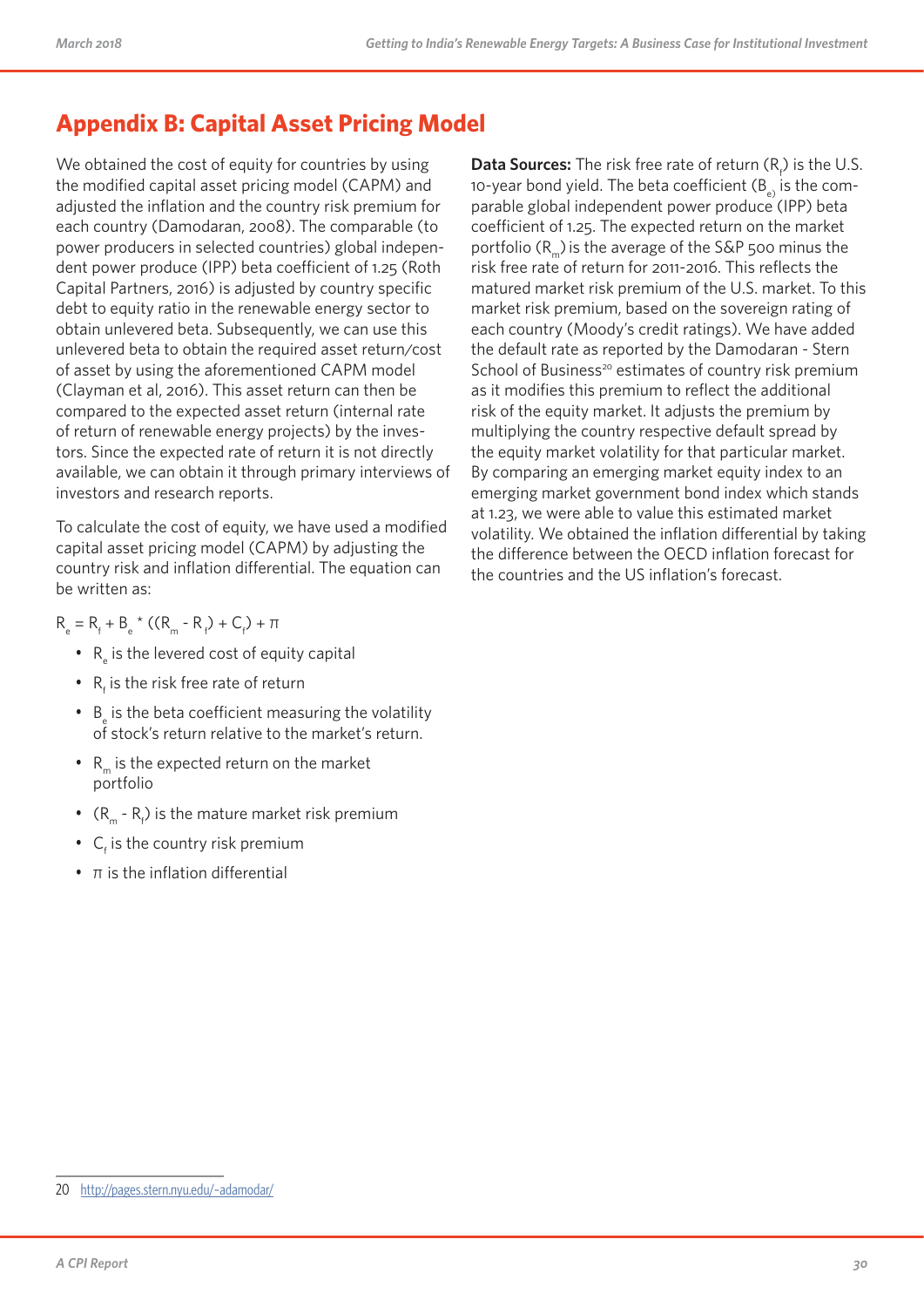# **Appendix C: Cash flow variability of coal, wind, and solar plant models**

We conducted simulations on coal, wind, and solar power plant models by varying one key input in each coal prices, $21$  wind speed, $22$  and solar radiation, $23$  respectively and observing corresponding cash flows variation in a single year. The coal plant exhibited the largest cash flow variability of +-40% as compared to wind (+-20%) and solar (+-10%) when varying the inputs.

Each dot in the figure below represents an observation for cash flow variation in plants for different input prices in a single year. Although variability of cash flows vary from project to project, individual renewable energy projects still have greater predictability in cash flow generation compared with individual fossil fuel based power projects due to their inherent characteristics, particularly low operating costs compared to high operating costs of fossil fuel based power plants.

The cash flow predictability for renewable energy stems for two aspects.

1. **Revenue:** Predictability on the revenue side stems from three factors: production /generation, demand, and price. Together, lower volatility of solar radiation and wind flows, zero input cost, proven technology and performance guarantees from equipment manufacturers make renewable energy production relatively predictable. In addition, insurance companies are available to manage resource risk, which can reduce energy generation risk even further. The long-term legal

power purchase agreement (PPA) eliminates risk associated with demand and ensures fixed tariffs or increasing tariffs over the PPA period. A PPA term generally varies between 15-25 years in line with the expected lifetime of solar PV modules and wind turbine. Consequently, the predictable energy generation along with contractual supply and price make revenue generation highly predictable.

2. **Cost:** For the most part, renewable energy projects do not have recurring capital expenditures.<sup>24</sup> This means that overall, renewable energy has very low operational and maintenance expenses. For example, for ground mounted solar or rooftop solar, depending on the size and tariff structure of the projects, operational and maintenance costs range between 5%-20% revenue. An exception to recurring capital requirements are projects that have integrated battery systems, wherein the battery needs to be changed every 5-8 years depending on its usage. However, declining battery prices recently should certainly help the economics of battery integrated renewable energy projects in coming years. Operation and maintenance expenses for renewable energy are also reasonably predictable given that they are generally labor costs, with minimal input costs. Any unpredictability can be further reduced by entering into a long-term operation and maintenance contract with an appropriate service provider.

23 Solar radiation were annual average for Direct Normal Irradiance data obtained from Solar Energy Centre, Ministry of New and Renewable Energy.

<sup>21</sup> Coal prices were taken as annual averages of Coal, Australian thermal coal (12,000- btu/pound, less than 1% sulfur, 14% ash, FOB Newcastle/Port Kembla, US\$ per metric ton)

<sup>22</sup> For wind speed, we have used capacity utilization data from a wind power developer. These capacity utilization factor corroborates well with other secondary sources on national averages (CSTEP, 2016).

<sup>24</sup> The exception is projects that have integrated battery systems (where needs change every 5-8 years depending on usage). Even so, declining battery prices in recent times should further help the economics of battery integrated renewable energy projects.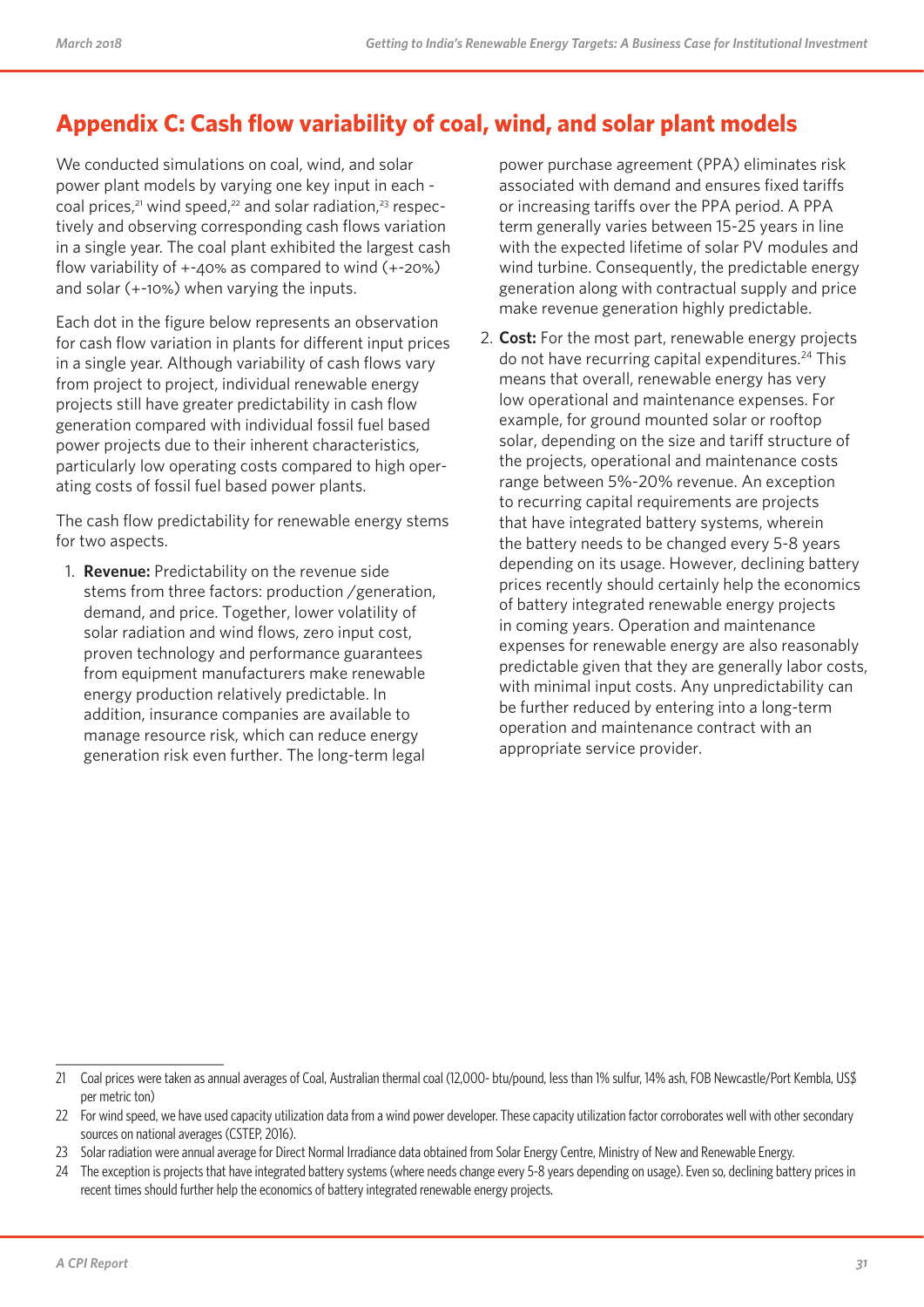# **Appendix D: Infrastructure comparison**

We conducted analysis of different sub-sectors of the infrastructure sector, using several parameters affecting cash flow predictability of the sub-sectors. This analysis is a combination of qualitative and quantitative analysis including reasonable assumptions when numbers were not readily available. It is important to note that the

degree of impact of each factor on cash flows would differ across infrastructure categories due to differences in cost structures. For instance, change in fuel cost would have minimal effect on road sector as compared to railways or fossil fuel based electricity generation. Source: CPI Analysis

|                                                                       | <b>ROAD</b><br><b>TRANSPORTATION</b>                                                   | <b>RAIL TRANSPORTATION</b>                                                                                                                                                                                       | <b>AIR TRANSPORTATION</b>                                                                                                                                                                                                                                                                                           | <b>ELECTRICITY</b><br>(FOSSIL FUEL)                                                                                                                                                                                      |
|-----------------------------------------------------------------------|----------------------------------------------------------------------------------------|------------------------------------------------------------------------------------------------------------------------------------------------------------------------------------------------------------------|---------------------------------------------------------------------------------------------------------------------------------------------------------------------------------------------------------------------------------------------------------------------------------------------------------------------|--------------------------------------------------------------------------------------------------------------------------------------------------------------------------------------------------------------------------|
| <b>VOLUME</b><br><b>RISK</b>                                          | Low:<br>Flow of traffic doesn't<br>vary significantly.<br>Patronage risk may<br>exist. | Low:<br>Since 2007, passenger volume growth<br>has varied between -2% to +7%<br>and the freight traffic growth varied<br>between 0.5% to 8%.                                                                     | Medium:<br>Since 2007, passenger volumes has<br>varied between -11% to +23%. This<br>volume depends on the attractiveness<br>of destination (leisure trips) and<br>economic sentiment of the passen-<br>gers (business trips). However, air<br>transportation has a natural monopoly<br>as barrier to entry is high | Low:<br>Predictable due to long term PPAs.<br>However, additional capacity<br>creation in the recent years without<br>a PPA is putting pressure on the<br>revenue created due to its low<br>demand and decrease in price |
| <b>USER</b><br><b>CHARGES/</b><br><b>OTHER</b><br><b>REVENUE</b>      | Medium:<br>Setting of user charges<br>is influenced by popu-<br>list demands.          | High:<br>Setting of user charges is influenced<br>by populist demands. High margin<br>pricing of the AC segment is shifting<br>this segment's customers to airlines.                                             | Low:<br>Decided by a government authority<br>(AERA), but not political as customers<br>are from the high income group.                                                                                                                                                                                              | Medium:<br>Predictable due to long term PPAs.<br>But, excess capacity (more than<br>contractual sales volume) makes<br>merchant price low (sales of excess<br>power generation than PPA)                                 |
| <b>OPERATING</b><br><b>COST</b><br><b>(EXCLUDING</b><br><b>FUEL</b> ) | Medium:<br><b>Operating cost</b><br>accounts for15-21% of<br>revenue                   | High:<br>30-33% of revenue (staff wages)<br>and 22% on pension expenses.<br>Considered high and unmanageable,<br>not under the control of railways<br>and keeps increasing with each Pay<br>Commission revision. | High:<br>40-50% of revenue - spent on<br>utilities and communication, staff, and<br>maintenance                                                                                                                                                                                                                     | Medium:<br>8-15% of revenue                                                                                                                                                                                              |
| <b>FUEL COST</b>                                                      | Low                                                                                    | High:<br>Varies between 17-23% of revenue<br>depending on fuel prices and cost of<br>electricity.                                                                                                                | Low:<br>Less than 10% of revenue                                                                                                                                                                                                                                                                                    | High:<br>35%-45% of revenue. Can be very<br>risky in the absence of a long term<br>fuel supply agreement.                                                                                                                |
| <b>WORKING</b><br><b>CAPITAL</b>                                      | Low:<br>Revenue is collected at<br>the point of sales                                  | Low:<br>Revenue collected before recognition<br>of sales                                                                                                                                                         | Low:<br>Airlines pay the flight or freight<br>landing and parking fees to the airport<br>quickly. Non-aeronautic revenues such<br>as retail sales, parking, rental income,<br>etc. are collected at the point of sales<br>or in a month                                                                             | High:<br>Delay in payment from DISCOMs                                                                                                                                                                                   |
| <b>OVERALL</b>                                                        | Medium                                                                                 | <b>High</b>                                                                                                                                                                                                      | Medium                                                                                                                                                                                                                                                                                                              | High                                                                                                                                                                                                                     |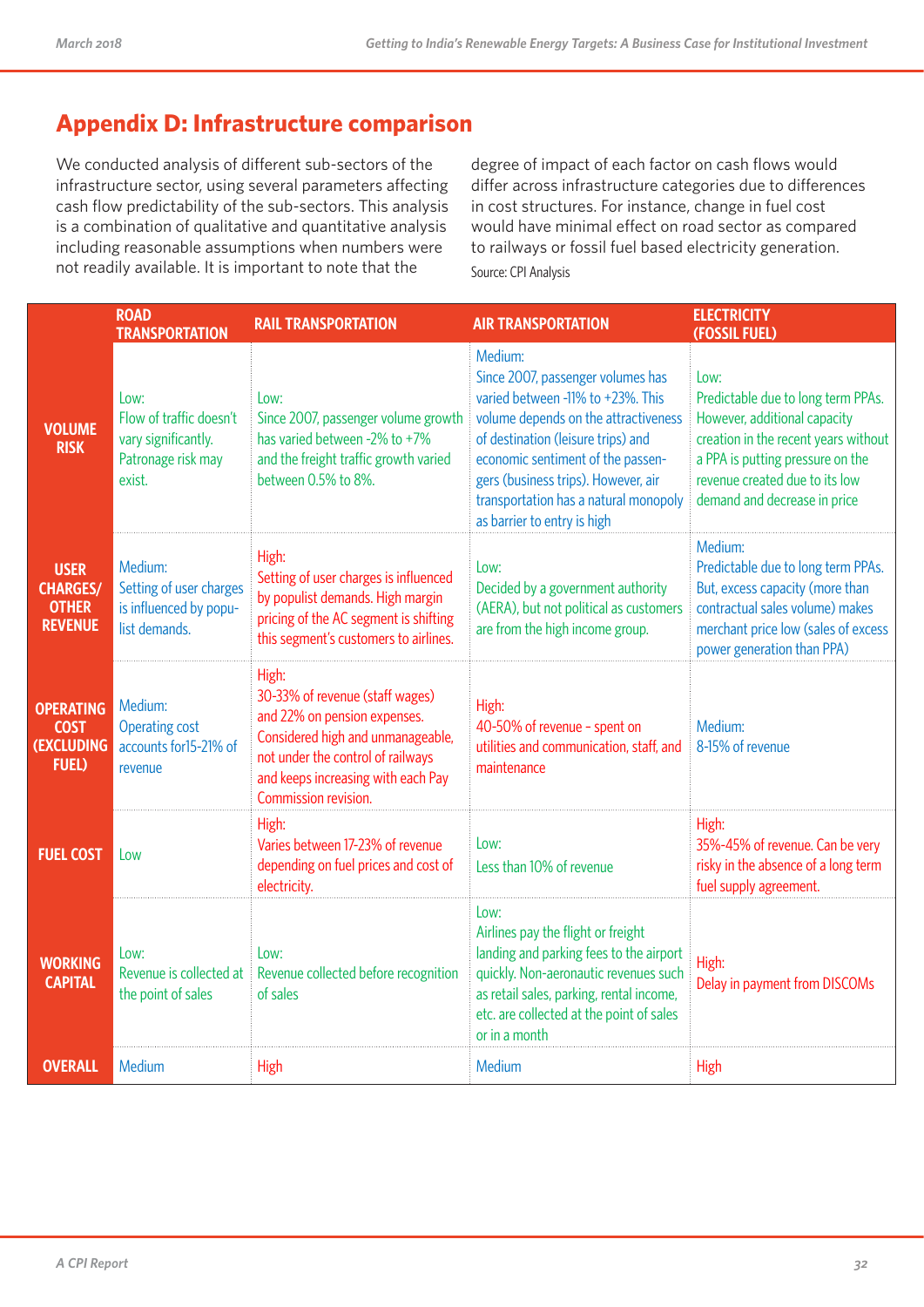|                                                                  | <b>ELECTRICITY</b><br>(RENEWABLE ENERGY)                                                                                                                                                                                            | <b>TRANSMISSION OF ELECTRICITY DISTRIBUTION OF ELECTRICITY</b>                                                                     |                                                                                                                                                                                                               | <b>TELECOMMUNICATIONS</b>                                                                                                  |
|------------------------------------------------------------------|-------------------------------------------------------------------------------------------------------------------------------------------------------------------------------------------------------------------------------------|------------------------------------------------------------------------------------------------------------------------------------|---------------------------------------------------------------------------------------------------------------------------------------------------------------------------------------------------------------|----------------------------------------------------------------------------------------------------------------------------|
| <b>VOLUME</b><br><b>RISK</b>                                     | Low:<br>Predictable due to the long term<br>PPAs. Power producers have an<br>upper hand in case of a termina-<br>tion of a PPA due to PSM, central<br>government's policy push, and<br>enforceability of PPA at the court<br>of law | Low:<br>Natural monopoly. Moreover, the<br>increasing demand of electricity<br>makes the electricity transmission<br>business safe | Medium:<br>Potential risk from rooftop solar<br>and other distributed energy taking<br>away high margin customers and<br>availability of options for customer<br>to switch between distribution<br>companies. | High:<br>Potential risk from the new<br>emerging technologies and<br>options for customers to<br>switch between companies. |
| <b>USER</b><br><b>CHARGES/</b><br><b>OTHER</b><br><b>REVENUE</b> | Low:<br>Predictable due to long term PPAs.                                                                                                                                                                                          | Low:<br>Tariffs set by government authority<br>(CERC) enables earning assured<br>returns on commissioned projects.                 | High:<br>Setting of electricity tariff is<br>influenced by populist demand<br>translating into revenue risk for<br><b>DISCOMs.</b>                                                                            | High:<br>Intense competition (new<br>entrants, innovative technol-<br>ogy etc.) affects user charges<br>significantly.     |
| <b>OPERATING</b><br><b>COST</b><br>(EXCLUDING<br><b>FUEL</b> )   | Low:<br>10%-15% of revenue, depending<br>on size of the project and the PPA<br>agreement. Big players usually<br>have greater control on this<br>expense                                                                            | Low:<br>Less than 10% of revenue                                                                                                   | low:<br>Less than 10% of revenue                                                                                                                                                                              | High:<br>(Updating licensing cost etc.)                                                                                    |
| <b>FUEL COST</b>                                                 | Low (None)                                                                                                                                                                                                                          | Low (None)                                                                                                                         | Low (None)                                                                                                                                                                                                    | Low                                                                                                                        |
| <b>WORKING</b><br><b>CAPITAL</b>                                 | High:<br>Delay in payment from DISCOMs.<br>PSM can pay to developer in<br>case of a delay of payment from<br><b>DISCOMs</b>                                                                                                         | Low:<br>There is no delay in payment to<br>transmission companies                                                                  | Low:<br>Customers pay DISCOMs on time                                                                                                                                                                         | Low:<br>Customers pay DISCOMs on<br>time. Pre-paid customers pay<br>upfront.                                               |
| <b>OVERALL</b>                                                   | Medium                                                                                                                                                                                                                              | Low                                                                                                                                | High                                                                                                                                                                                                          | High                                                                                                                       |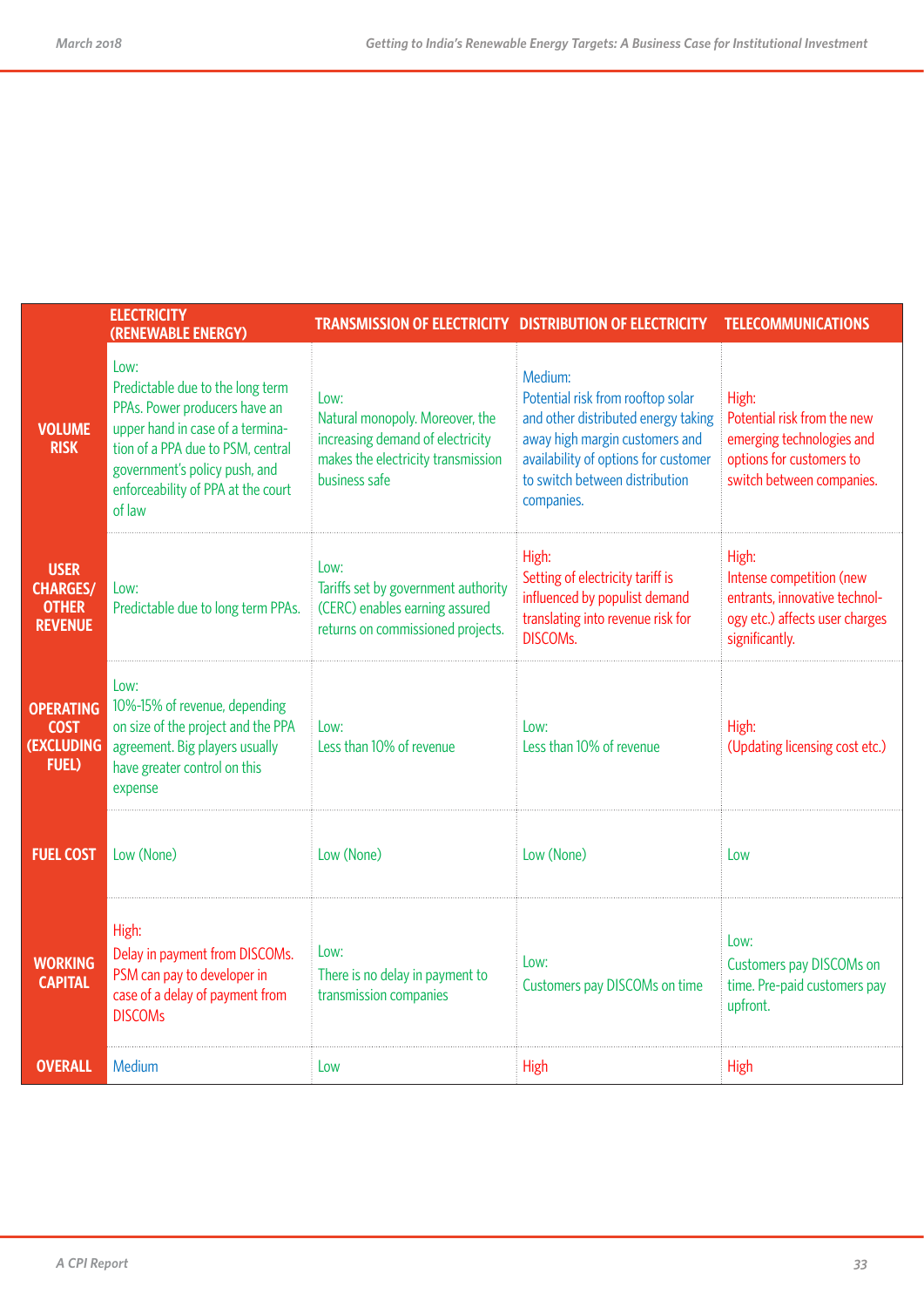# **Appendix E: Key Barriers - Responses from the interviewees**

|                                           | <b>FOREIGN</b><br>(17 RESPONSES) | <b>DOMESTIC</b> | <b>FOREIGN &amp;</b><br>$(16)$ DOMESTIC $(6)$ | IOTAL |
|-------------------------------------------|----------------------------------|-----------------|-----------------------------------------------|-------|
| Off-taker risk                            |                                  |                 |                                               |       |
| Lack of financial securities (liquid/new) |                                  |                 |                                               |       |
| Low credit rating                         |                                  |                 |                                               |       |
| High perceived risk                       |                                  |                 |                                               |       |
| Size of investment not large              |                                  |                 |                                               |       |
| Currency risk                             |                                  |                 |                                               |       |
| Regulatory/policy risks                   |                                  |                 |                                               |       |
| Land acquisition                          |                                  |                 |                                               |       |
| Not enough deal flows                     |                                  |                 |                                               |       |

Note: We conducted around 50 primary interviews with several stakeholders. These included foreign (around 24) and domestic (25) stakeholders like pension funds, sovereign wealth funds, family funds, investment advisories, developers, associations, regulatory authorities, brokerage houses, asset managers and investment bankers.